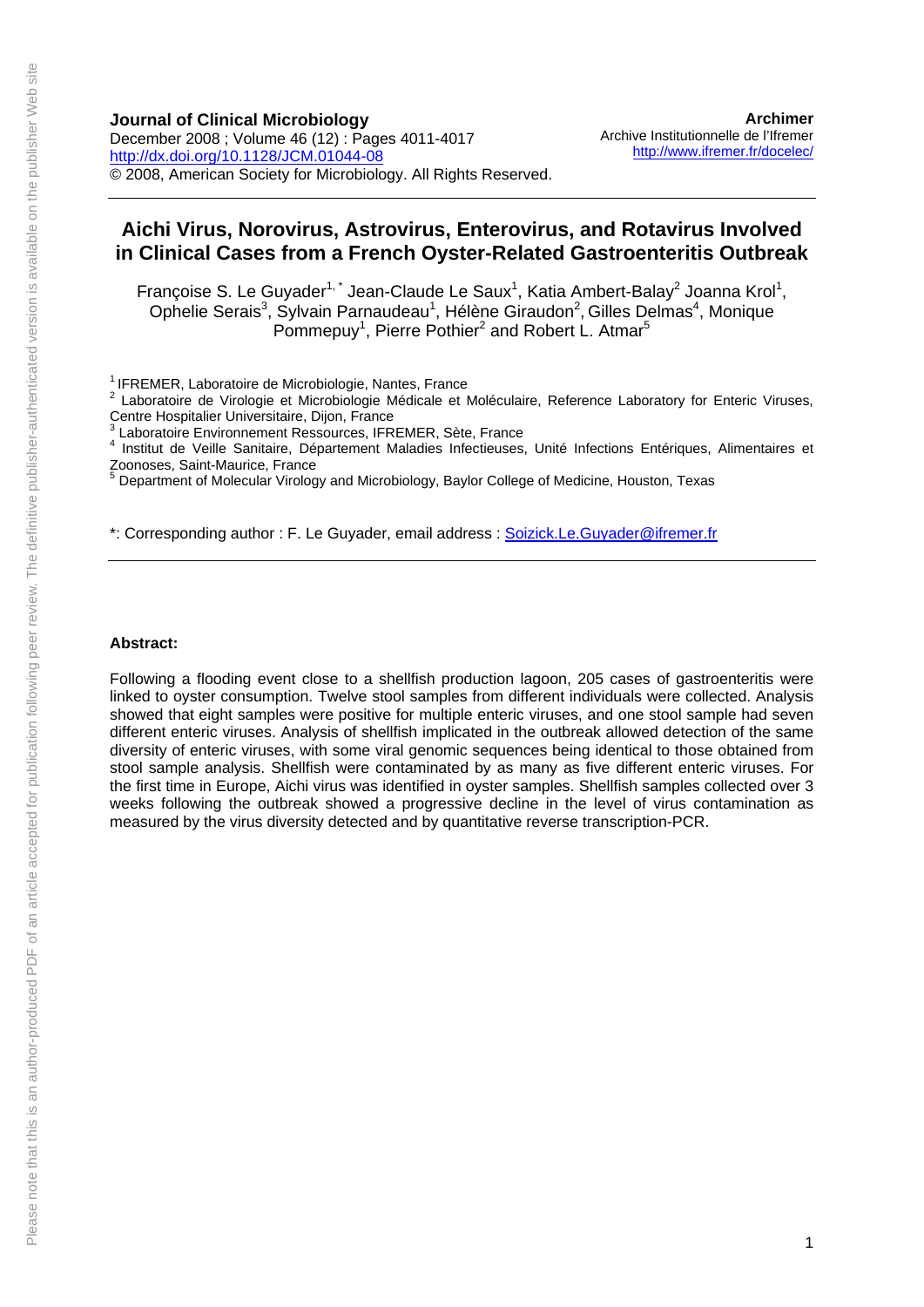### 1 **INTRODUCTION**

2 Foods play an important role in the transmission of enteric viruses. For example, for 3 noroviruses (NoVs), the predominant agents of non bacterial gastroenteritis in humans, as many 4 as 40% of infections are estimated to be linked to contaminated food consumption (3, 16, 28). 5 Other enteric viruses, including rotavirus (RV), astrovirus (AV) and Aichi virus (AiV), also all 6 cause gastroenteritis with symptoms more or less similar to that caused by NoV, but their 7 etiologic importance in outbreaks is not really known. However, these viruses have occasionally 8 been shown to be transmitted by foods (21). Food may be contaminated at different stages of 9 production, such as fecal contamination of shellfish growing waters, use of nightsoil to fertilize 10 crops, fecal contamination of water to wash fruits after harvest, or poor hand hygiene by an 11 infected food handler (16, 21). While a single strain is usually responsible for clinical cases 12 associated with direct contamination by food handlers, multiple strains may be detected when a 13 poorly functioning sewage treatment plant is responsible for contamination of foods such as 14 oysters.

15 Viruses that cause gastroenteritis multiply in the intestines and are excreted in large 16 quantities in human feces. Human waste is processed in sewage treatment plants, but the 17 treatment procedures do not completely remove enteric viruses from the water effluents leaving 18 the plant (8, 10, 12). Strains that cause severe symptomatic infection as well as those that cause 19 subclinical infection are excreted into sewage. Thus, wastewaters reflect a wide range of strains 20 circulating in the population (8, 13). When the sewage treatment process is overwhelmed, as can 21 occur with some flooding event, accidental contamination of shellfish-growing beds may provide 22 an opportunity for enteric viruses other than NoV to infect people and cause disease.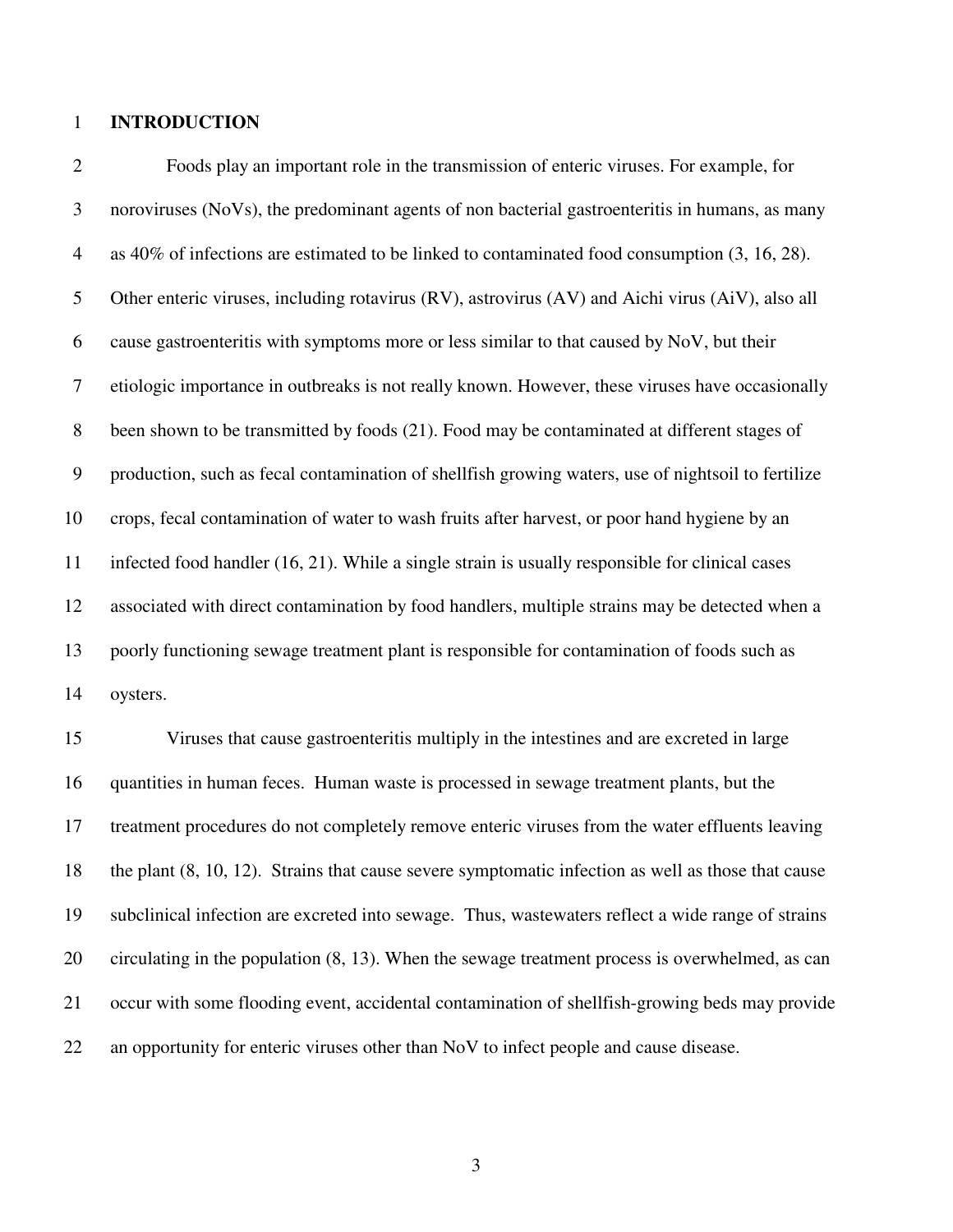1 This study reports a recent event that occurred in France following oyster consumption. 2 Stool analyses identified up to seven different strains in one stool. The two major points of this 3 study are firstly the analysis of shellfish related to the outbreak allowing the detection of the same 4 human enteric viruses and secondly, for the first time in Europe the presence of Aichi virus in 5 oyster samples. Environmental investigations identified the leading cause of the lagoon oyster 6 production area contamination, but prevention measures such as prolonged depuration time 7 implemented to satisfy European regulation (*E.coli* counts) for oysters were unable to avoid 8 human contamination.

9

### 10 **Materials and Methods**

11 **Epidemiological data.** All data concerning clusters of gastroenteritis in the affected area during 12 February 2006 were collected either from medical doctors or directly from sanitary services 13 (DDASS, DDSV). A standardized questionnaire covering foods consumed, symptoms, and 14 timing of illness was completed for each participant in the study. Association between food 15 consumption and illness was estimated by calculation of the relative risk (RR) and its 95% 16 confidence interval (CI 95%) using Epi Info Version 6.

17 **Clinical sample analysis.** Twelve fecal samples collected from twelve patients from three 18 clusters were analyzed. Group A rotaviruses were detected by EIA with group-specific 19 monoclonal antibodies as previously described (1). Astroviruses and adenoviruses types 40 and 20 41 were detected with EIA kits, IDEIA Astrovirus (Dako Diagnostics Ltd.) and Adenoclone type 21 40/41 EIA (Meridian Diagnostics Inc.) respectively. Results were then confirmed by RT-PCR 22 (1). For typing and other enteric virus detection, nucleic acids (NA) were extracted and purified 23 using a QIAmp Viral RNA kit (Qiagen, Hilden, Germany) according to the manufacturer's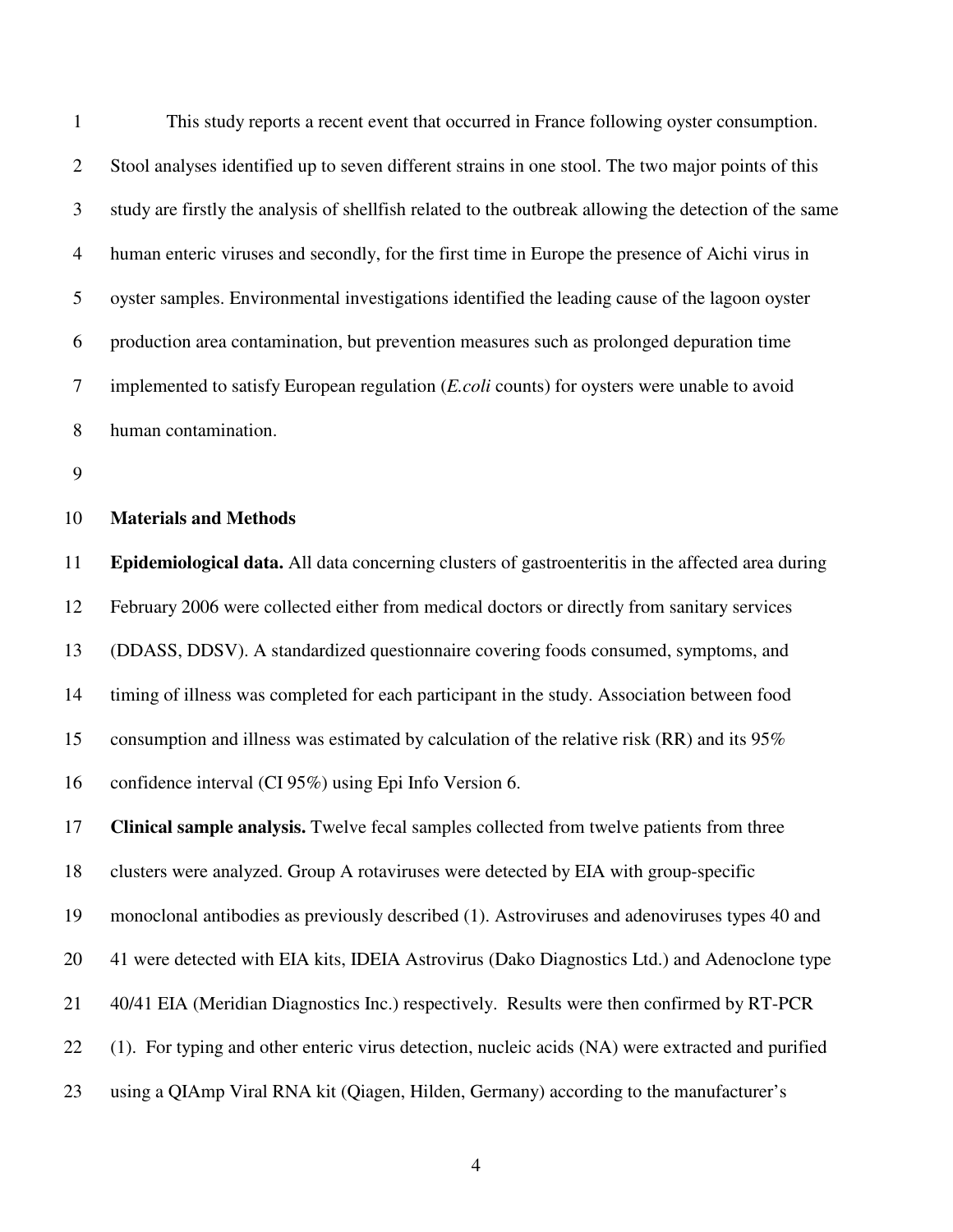1 instructions. NoVs and sapoviruses were detected by several RT-PCRs that amplified regions of 2 the RNA dependent, RNA polymerase and the capsid genes (1, 19), HAV by amplification of a 3 VP1 gene fragment (1), and enteroviruses by amplification of the 5'UTR (1). Typing of AV and 4 G and P typing of RV-A positive samples were performed as reported (1). Aichi virus was 5 detected by amplification of a 519 bp fragment (1).

6 **Shellfish sample analysis.** Sixty-six samples were collected. Four oyster samples (*Crassostrea*  7 *gigas*) directly linked to human consumption (two leftovers from refrigerators in a private home 8 and in a restaurant and two from exactly same batch in producers) were analyzed, as were 62 9 oyster samples collected from the same producing area. Shellfish, kept at 4°C during shipment, 10 were washed, shucked, and the total weight recorded. The stomach and digestive diverticula were 11 removed by dissection, and divided into 1.5 g portions. For analysis, digestive tissues were 12 homogenized, extracted with chloroform-butanol, and precipitated with Cat-floc (Calgon, 13 Ellwood City, PA, USA), followed by polyethylene glycol 6000 (Sigma, St Quentin, France) 14 precipitation (2). Viral nucleic acids (NA) were extracted and purified using proteinase K, 15 phenol-chloroform and CTAB as previously described (19). The NA was suspended in 100µl of 16 RNase-free water with 20 units of RNAse inhibitor (Invitrogen) and analyzed immediately or 17 kept frozen  $(-80^{\circ}C)$ .

18 *Real-time RT-PCR***:** All shellfish NA extracts were first screened by real-time RT-PCR 19 using previously published primers and probe for NoV (8), HAV (7), and EV (9). *r*RT-PCR was 20 performed on a MX3000 (Stratagene, France) or an ABI Prism 7000 SDS detector (Applied 21 Biosystem, France), using the Platinum<sup>®</sup> Quantitative RT-PCR ThermoScript<sup>TM</sup> One-Step System 22 (Invitrogen, France). Briefly, 5 µl of undiluted or ten-fold diluted RNA extracts were added in 23 duplicate to 20  $\mu$ l of a mixture containing 1X of Thermoscript reaction buffer, 200 nM of the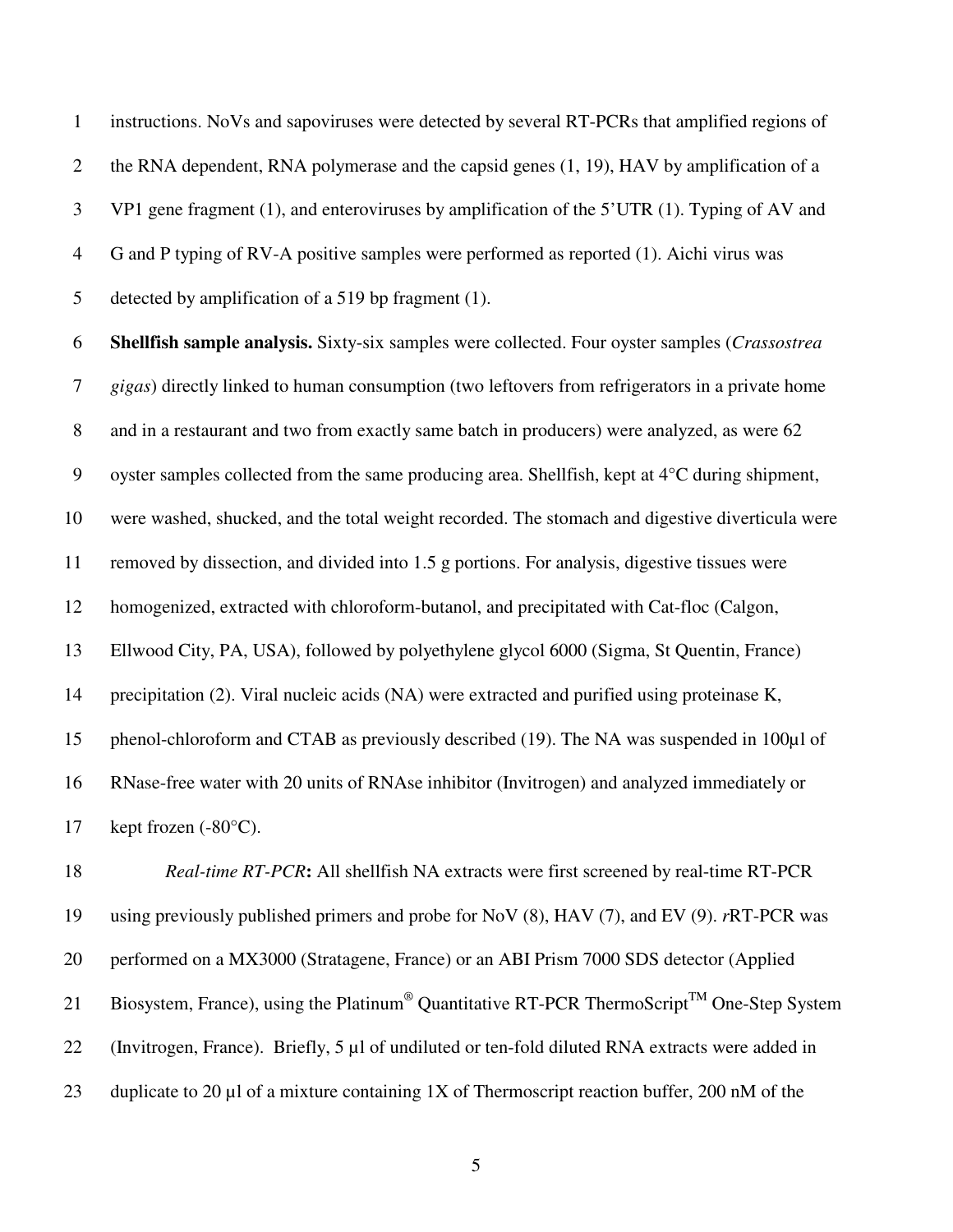| $\mathbf{1}$   | probe and primers, $0.5 \mu M$ of Rox reference dye 50 X, $0.5 \mu I$ of Thermoscript Plus/Platinum Taq           |
|----------------|-------------------------------------------------------------------------------------------------------------------|
| $\overline{2}$ | enzyme mix and 2 U of RNAse Inhibitor (Applied Biosystems, France). Reverse transcription                         |
| 3              | was performed for 30 min at 50 °C, and denaturation for 5 min at 95 °C, followed by 45 cycles of                  |
| $\overline{4}$ | PCR amplification (denaturation at 95 $\degree$ C for 15 s, annealing and extension at 60 $\degree$ C for 1 min). |
| 5              | The cycle threshold (Ct) was defined as the cycle at which a significant increase in fluorescence                 |
| 6              | occurred (i.e. when fluorescence became distinguishable from background) (8). Precautions such                    |
| $\tau$         | as isolated rooms for various steps and the usage of filter tips were taken to prevent false positive             |
| $8\,$          | results. Two negative amplification controls (water) were included in each amplification series                   |
| 9              | and no more than six samples were analyzed in a RT-PCR assay.                                                     |
| 10             | The number of NoV RNA copies present in positive samples was estimated using standard                             |
| 11             | curves generated from RNA transcripts. In brief, the two first open reading frames of the GI.1                    |
| 12             | Norwalk virus (nt 146-6935) and the sequence between nucleotides 4191 and 5863 of the GII.4                       |
| 13             | Houston virus (Hu/Houston/TCH186/2002/US, Genbank EU310927) were each cloned in the                               |
| 14             | pCRII TOPO (Invitrogen) vector. <i>In vitro</i> transcription was performed on linearized plasmid                 |
| 15             | samples using the Promega riboprobe system. After DNAse treatment, RNA was purified and                           |
| 16             | quantified by optical density at $260$ nm ( $OD260$ ) (10). A standard curve was generated using from             |
| 17             | 5.3 to 530,000 and 7.5 to 750,000 copies of transcript for GI and GII respectively, and the                       |
| 18             | genomic copy number was determined by interpolation using the Ct values generated from the                        |
| 19             | shell fish extracts. To be evaluable, all wells had to yield a Ct value $\leq$ 41. The final concentration        |
| 20             | was then adjusted based on the NA volume analyzed (5 µl of 100µl of NA extract) and reported                      |
| 21             | per g of DT (1.5g analyzed).                                                                                      |
| 22             | The presence of RT-PCR inhibitors was evaluated by co-amplification of $2.5 \mu$ l of each NA                     |

23 extract with 2.5µl containing 100 copies of GI or GII RNA internal controls in separate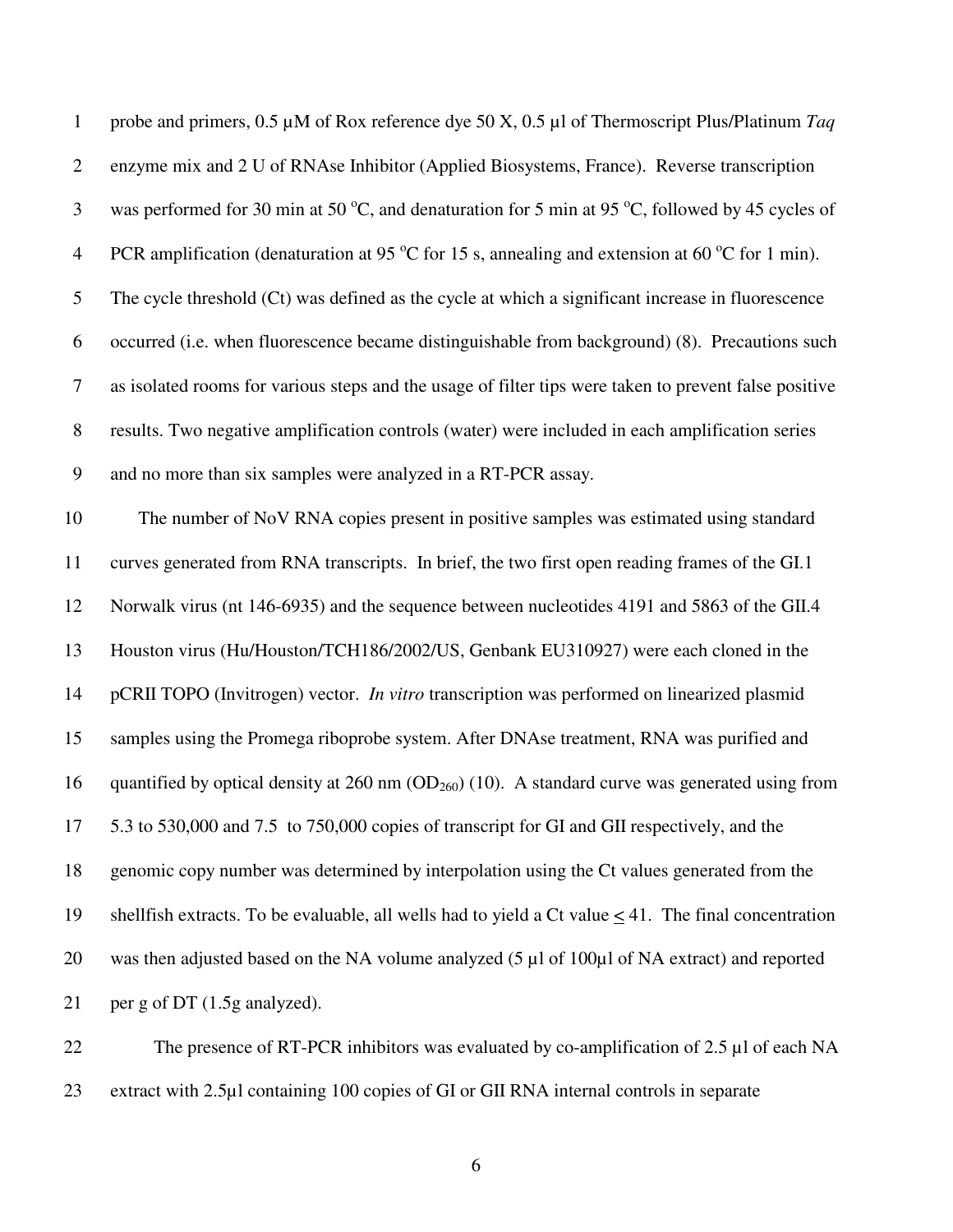1 experiments (7). Amplification of RNA indicated that no more than partial inhibition was

2 present; no adjustments to quantitative estimates were made for samples with partial inhibition.

3 *Standard RT-PCR*: The viruses that were detected in samples by real-time RT-PCR were 4 typed by sequencing after amplification with a standard, two-step RT-PCR format using 40 cycles 5 of amplification (17, 19). For NoV, 6 primer sets targeting the polymerase gene and 3 targeting 6 the capsid gene were used (17, 19). In some cases, a semi-nested PCR was performed using the 7 same amplification conditions, taking precautions to avoid cross contamination (each sample was 8 amplified alone and with negative controls) (19).

9 RV detection was performed by amplification of a portion of the VP6 gene and confirmed 10 by hybridization (27). AV was detected by amplification of a small fragment in the 3' non coding 11 region, and positive samples were typed using same primers as for stool samples (1). AiV was 12 detected using primers that amplify the polymerase gene (24, 29). Virus-specific amplicons were 13 identified by liquid hybridization. Nested amplification was performed to generate an amplicon of 14 179 bp which could then be sequenced.

15 **Sequence analysis**. Amplicons from virus-positive samples were purified and sequenced with the 16 BigDye® Terminator v3.1 Cycle Sequencing Kit (Applied Biosystems). Sequences were analyzed 17 through the European Foodborne Viruses Database (https://hypocrates.rivm.nl/bnwww; FBVE 18 QLK1-CT-1999-00594) for identification of the NoV genotypes. For other enteric viruses 19 sequence homologies obtained from all samples were evaluated using the BLAST-search program 20 in GenBank.

21 **Environmental investigations**. Oysters implicated in the outbreaks were produced in several 22 sites, all of which were located in one lagoon in southern France. Data from climate events 23 (Meteo France), and epidemiological status of the population (Sentiweb,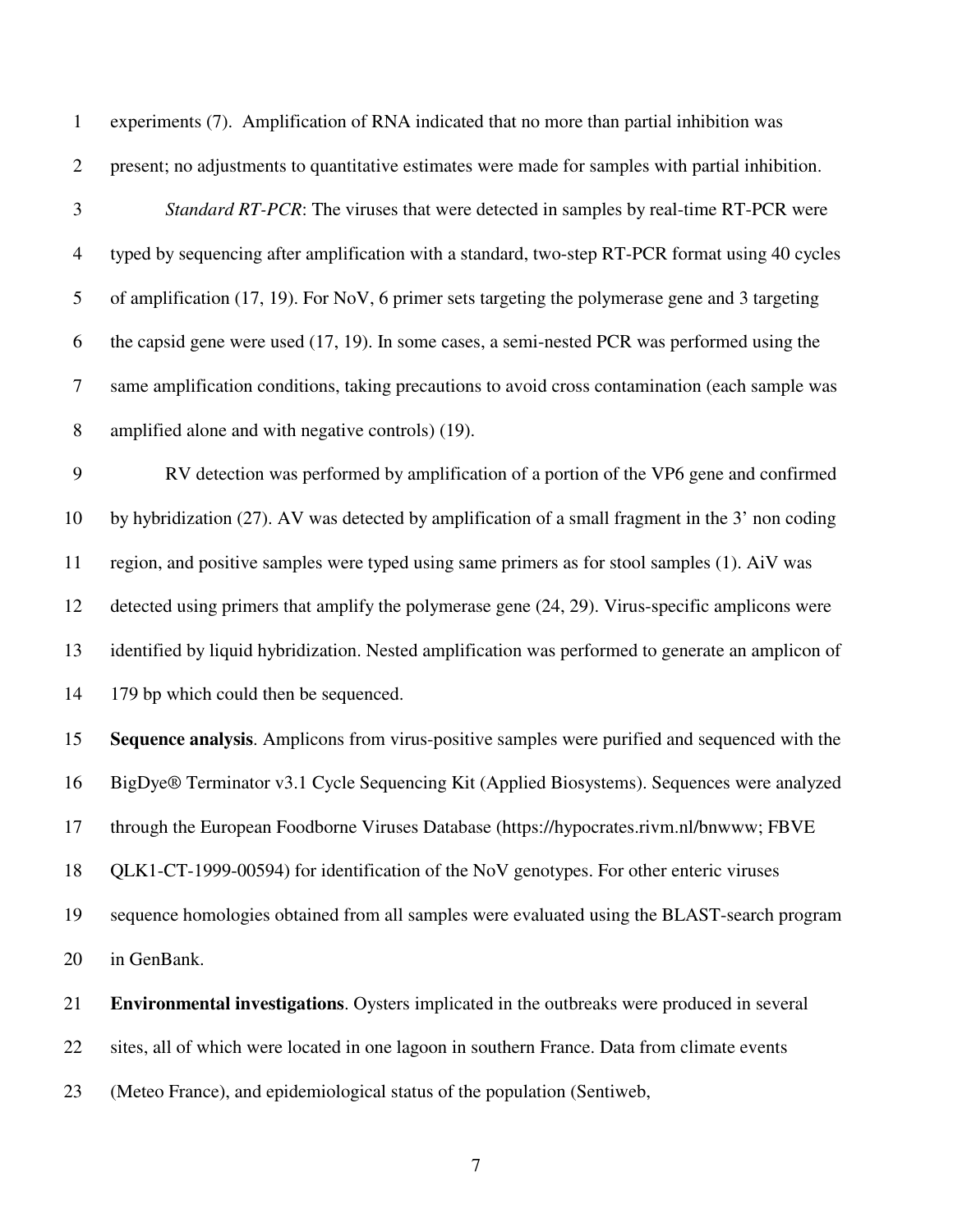1 http://www.sentiweb.org) were obtained. At the same time, Ifremer surveillance network (REMI, 2 http://www.ifremer.fr) data for shellfish quality (*E.coli* concentrations) were collected.

3

#### 4 **RESULTS**

5 **Epidemiological investigation**. A total of 38 clusters of cases with acute gastroenteritis were 6 traced to oyster consumption between February 2 to 27 (Figure 1). Thirty-one clusters were 7 reported by ill people directly to sanitary services, and seven were reported by physicians. A total 8 of 205 cases with acute gastroenteritis were identified. Vomiting was reported in 96% of cases, 9 diarrhea in 92%, abdominal pain in 92% and fever in 50%. Two persons were hospitalized for 10 one day. Median incubation periods were between 12 and 54 hours. Twenty-two (58%) of the 11 clusters were associated with oysters purchased at market and consumed in private homes. 12 Thirteen (35%) of clusters were associated with oysters consumed in a restaurant. One event 13 occurred after oyster consumption in a school and one in a banquet during a scientific meeting. 14 The largest cluster of cases was on February 3 at the scientific meeting with 77 attendees. 15 Twenty-seven attendees were interviewed by phone on February 10. Participants were adults 16 (between 26 and 59 year old) with a sex ratio of 1.6 (M/F). Eleven attendees had symptoms of 17 gastroenteritis with diarrhea (73%), abdominal pain (64%), vomiting (55%), nausea (82%) and 18 fever (64%). The median incubation period was 39 hours (range, 27 to 60 hours) (Figure 2). The 19 retrospective cohort study showed that people who ate oysters had a 4.5 greater risk of illness 20 compared to people who did not eat oysters (RR=  $4.5$ , IC at  $95\%$ : 1.6-13 ;3, p=0.003). Other 21 foods served (fish soup, chicken, vegetables, chocolate mousse) were not associated with disease. 22 Twenty-six of 27 Italian persons who also participated in the meeting were later contacted.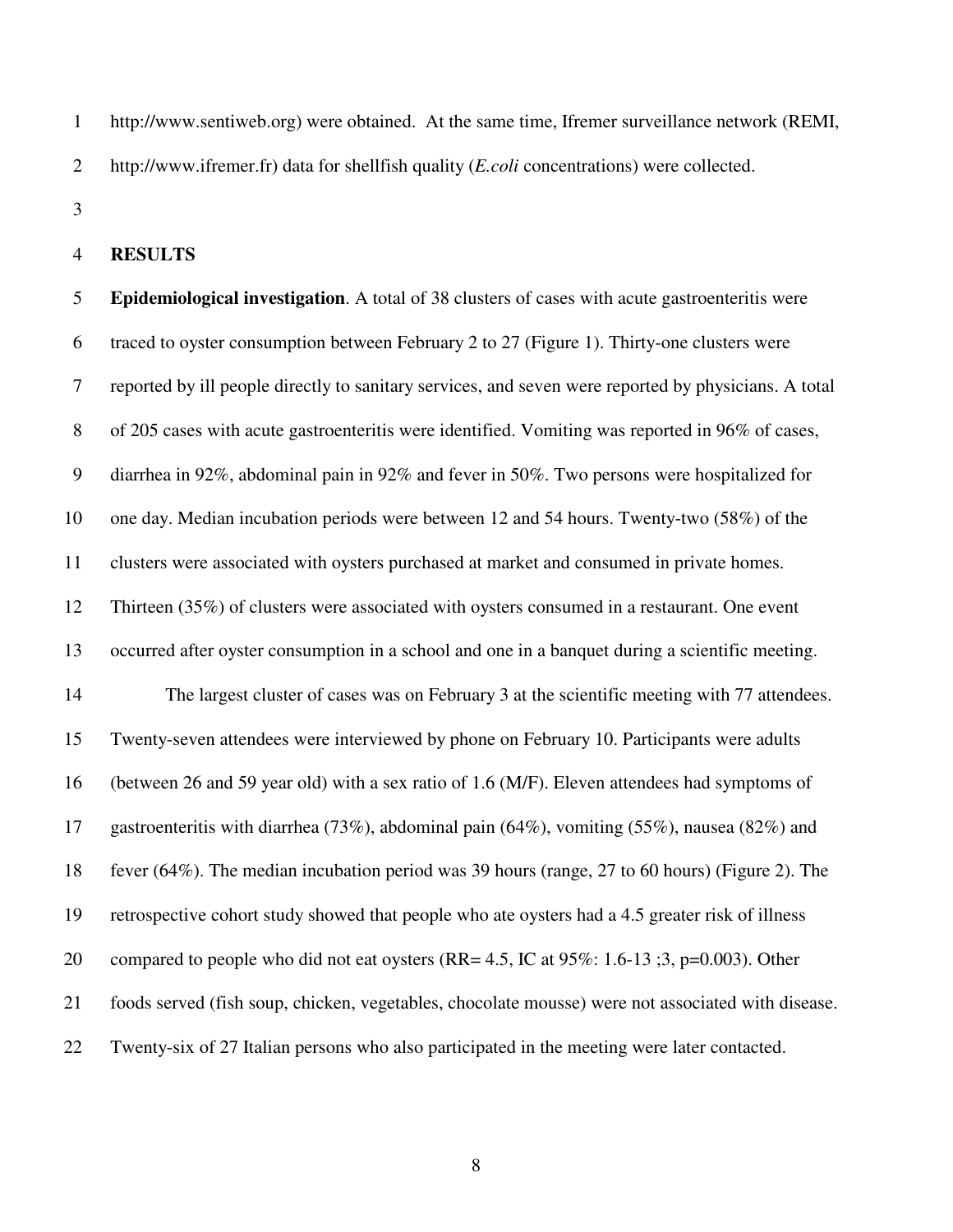1 Seventeen ate oysters and were ill. Of the nine who did not consume oysters, only one reported 2 gastroenteritis symptoms.

3

4 **Stool analysis results**. A total of 12 stool samples collected from different sick patients were 5 analyzed: two from people who ate oysters during a family dinner (cluster #1), four from people 6 who attended the scientific meeting (cluster #2) and six from people who bought their oysters to 7 the same producer on a market (cluster #3). All stools were negative for adenovirus, sapovirus 8 and HAV. One stool (E1201) had no viral pathogens detected, and the other 11 were positive for 9 at least one virus (Table 1). Nine (75%) samples were positive for NoV, six for AiV (50%), six 10 for EV (50%), three for AV (25%) and two for RV-A (17%). Eight samples were positive for 11 multiple enteric viruses, and one stool had seven different viruses (AiV, AV type 8, EV, NoV 12 GI.1, NoV GII.17, RV G1P[8] and RV G9P[8]). One stool was contaminated only with AiV and 13 two only with NoV. Five stools were contaminated by two different NoV strains. One stool 14 (E1203) had two rotavirus strains G1P[8] and a G9P[8]. 15 A large number of different virus strains were identified by sequence analysis. There were 16 seven NoV genotypes (GI.1, GI.2, GII.2, GII.4, GII.7, GII.17, GIIb), two AV types (4 and 8) and

17 three AiV strains.

18

19 **Shellfish analysis results**. Shellfish samples that could be linked to consumers based on 20 consumer, producer, and environmental data were identified (Table 1). Inhibitor removal was 21 evaluated for all samples and only samples showing less than 50% inhibition were considered for 22 further analysis. Two samples left over from consumers (#1739, #140) were positive for AiV, 23 AV, NoV (one having both GI and GII strains) and RV (Table 1). Two other samples (#138,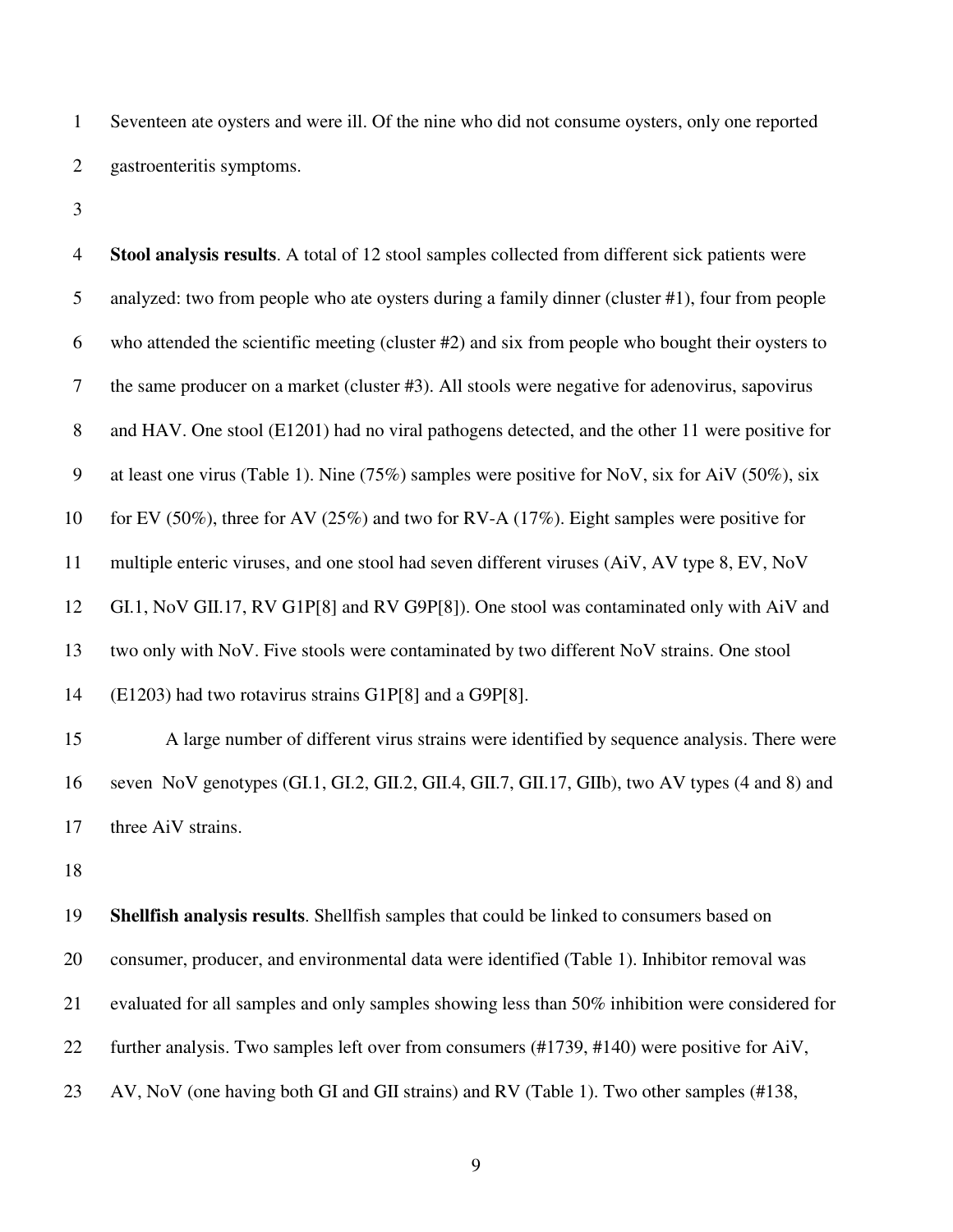1 #139) from producers were also virus-positive, but only contained AV (not included in the table 2 as no stool specimens linked to these samples were collected). Sample #1739 had a low level of 3 virus contamination near the limit of detection as estimated by rRT-PCR, but the same 4 approximate value was consistently obtained on repeated testing (about 72-130 RNA copies/g of 5 DT) (Table 2). Repeat analyses of samples from the same lot (except sample #140 for which only 6 a limited number of oysters were available such that only one extraction could be performed) 7 yielded quantitative estimates within 4-fold (2 Ct) of each other, except for that obtained for 8 sample 109 (Table 2).

9 A total of 62 samples were collected from the same production area in the lagoon during a 10 period of 30 days (February 6 to March 8, 2006). Among the 62 samples analyzed within the four 11 weeks period of time (the two last days were added to week 4), seven (11%) samples were virus-12 negative, 16 (26%) were contaminated by one enteric virus, and 39 (63%) were contaminated by 13 at least two different enteric viruses. Sixteen of the 17 samples collected during the first week, 14 were contaminated by two or more different enteric viruses. Five different viruses were detected 15 in one sample and four viruses in four samples (Figure 3). Of the 15 samples collected during the 16 second week, one was contaminated with 5 different viruses and six with at least two viruses. In 17 weeks three and four, 31% of 13 samples and 40% of 17 samples, respectively, were 18 contaminated by more than one (all with only two) virus strain. AV was detected in a large 19 number of samples (41), primarily during the two first weeks (94% and 78% positive the first and 20 second week, respectively) (Table 3). RV was detected in 15 samples throughout most of the 21 study period, except during the third week (Table 3). NoV was detected in 33 samples with 76% 22 of samples collected the first week being positive, then 33, 30 and 59% for the following weeks. 23 The first week, 12 samples (among 17) were positive for GII NoVs, and GI NoVs were detected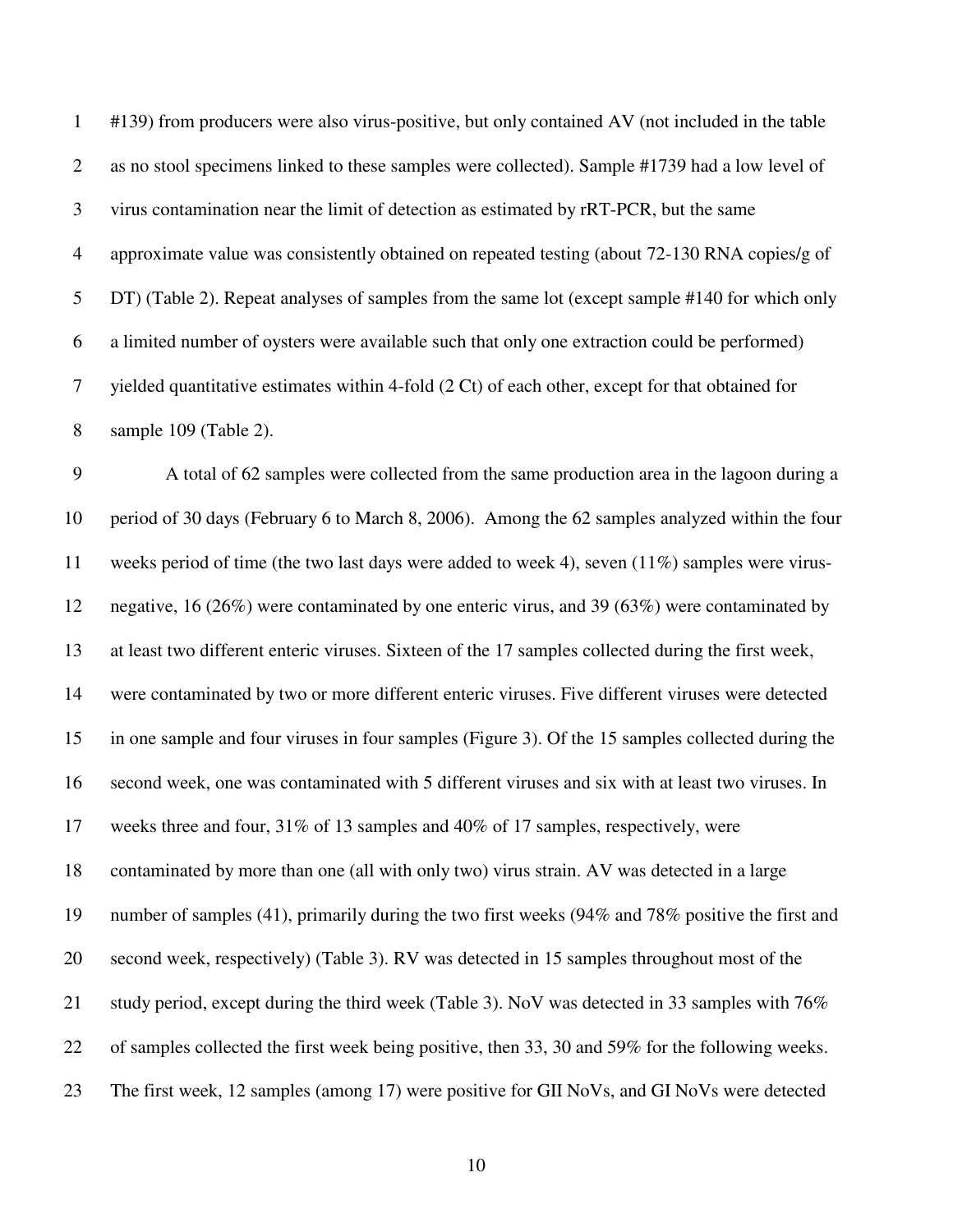1 in 10 samples, nine samples being contaminated by both genogroups (Table 3). At the end of the 2 study, GII NoVs were detected in 3 samples and GI NoVs in 7 samples (among 17) (Table 3) and 3 no sample was contaminated by both genogroups. The first week, the mean concentration was 4 about 7 x10<sup>3</sup> RNA copies/g for GI NoV and 1.3 x10<sup>3</sup> RNA copies/g for GII NoV (Table 4). After 5 three weeks the concentrations decreased and reached an average of  $2 \times 10^2$  RNA copies/ g for 6 each genogroup (Table 4).

7 AiV was detected in five samples (two samples collected the first week, two during the 8 second week, one during the third week and none during the last week) (Table 3). Only one 9 sample was found contaminated by EV and no samples were contaminated by HAV.

10

11 **Sequence comparisons.** Only one sequence (GII.4) could be obtained from the sample #140 12 directly linked to the clinical cases, and none from the sample #1739. The GII.4 sequence 13 obtained by standard RT-PCR targeting capsid region was identical to the sequences obtained 14 from two stool samples (E1204, E1205). For AiV, the same sequence was detected in two 15 shellfish samples (# 115 and 131) and three stool samples (Figure 2). Two other stool samples 16 contained a virus sequence that differed at a single nucleotide (nt), and one shellfish sample 17 collected during the third week contained a virus with three nucleotide changes over the 140 nts 18 sequenced. The same type 8 AV sequence was obtained in one shellfish sample (# 115) and two 19 stool samples (E1203, E1208). Two other AV sequences were identified: a type 4 strain in stool 20 sample E1197 and a type 1 strain in a shellfish sample 107. One additional shellfish sample, 21 collected on February 10, was also positive for AV type 1. For NoV, three genotypes with 22 identical sequences were detected in shellfish and stool samples: two genogroup I (GI.1 and GI.2) 23 and one genogroup II (GII.4). Other genotypes were also detected either in stool or shellfish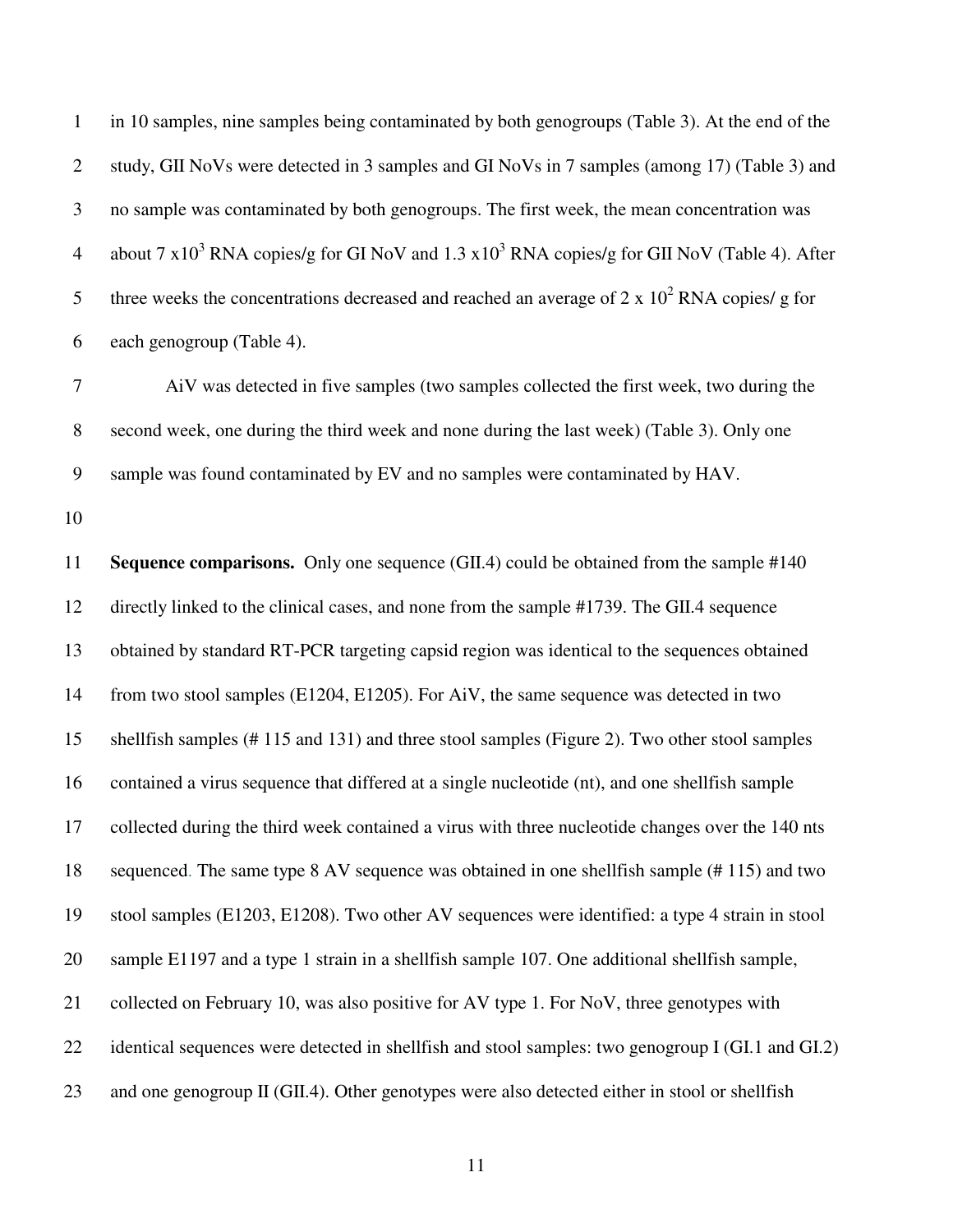1 samples (Table 1). No sequence data could be obtained for shellfish samples positive for EV or 2 RV.

3

4 **Environmental data and sanitary measures**. In 2006, winter gastroenteritis outbreaks reached 5 a peak in the population (up to cases 742 cases/100 000 inhabitants, with an outbreak threshold of 6 182 cases/100 000) in this area of France from January 7 to 15 7 (http://websenti.b3e.jussieu.fr/sentiweb/). One week later, heavy rain (138.2 mm) occurred in this 8 area during one week (January 23-29) with 76 mm on one day (Meteo France data). This amount 9 of water within one week or even one day is much more that the monthly average of 65.18 mm 10 shown by data collected over the previous 43 years (since 1963). On January 30, Ifremer shellfish 11 surveillance network (REMI) increased shellfish sampling in this area and set up an alert 12 informing producers. Samples collected on January 30 showed an increase of *E.coli* 13 contamination in the area (concentrations between 700 to 4800 *E.coli* organisms/100g for 9 14 samples). Based on *E. coli* results on January 31, the administration advised producers about the 15 risk and asked them to adopt depuration times to improve shellfish quality based on *E. coli* counts 16 for a period of two weeks. On February 06, all shellfish collected in this area met European 17 regulation requirements (class B, i.e. less than 3600 *E.coli* organisms/100g of shellfish meat). On 18 February 07, the first information on outbreaks was received and thus, on February 10, producers 19 were requested to withdraw shellfish collected between January 30 and February 5 from the 20 market. On February 13, *E. coli* controls showed no evidence of bacterial contamination. On 21 February 20, as human cases were still reported, shellfish collected before February 17 were 22 withdrawn from the market. On March 1, one month after the contaminating event, the area was 23 closed and all marketing of shellfish collected from this lagoon was prohibited for three weeks.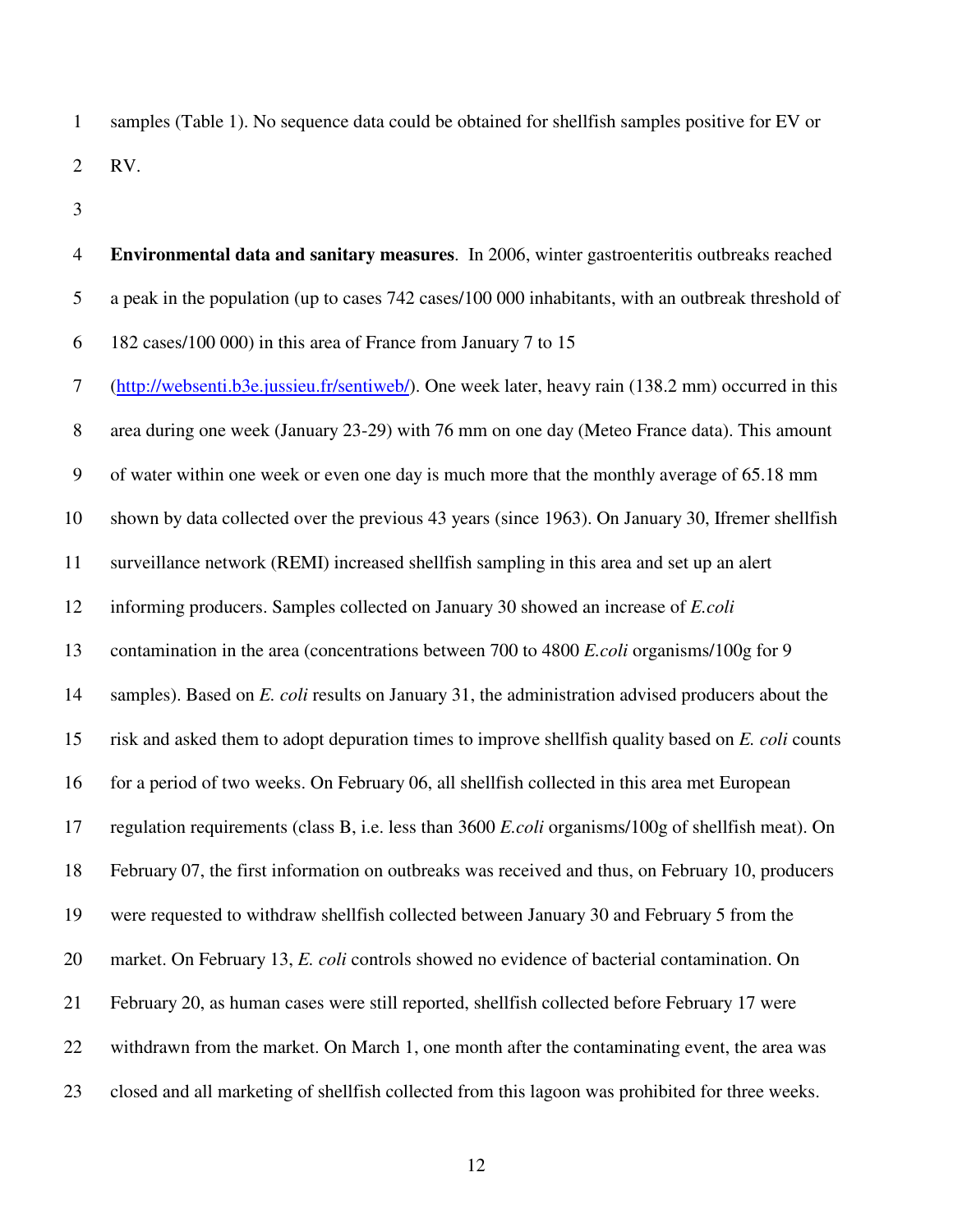1 On March 20, three shellfish samples were analysed. One was positive for NoV GI (near the 2 limit of detection). The area was reopened and no additional outbreak related to shellfish 3 consumption was reported.

4

### 5 **Discussion.**

6 Shellfish are known to be vulnerable to contamination with sewage due to their filter 7 feeding activities, and contamination of shellfish growing waters has been a cause of 8 gastroenteritis outbreaks. Food contamination with sewage has often been suspected when 9 multiple strains are detected in food or patient stools, as previously reported with shellfish (4, 5, 10 15, 18, 19). Only noroviruses were detected or reported in prior reports of gastroenteritis 11 outbreaks caused by multiple strains. For example Boxman et al. (5) described a mixed infection 12 in four patients, with one person infected by three genotypes. Two of these strains were detected 13 in implicated shellfish samples. Kageyama et al. (15) reported that the majority of mixed 14 norovirus infections were associated with shellfish consumption. Previously, based on 15 epidemiological investigation and shellfish analysis implicated in the outbreak, we detected 16 multiple norovirus contamination (up to five different NoV strains) involved in the same area of 17 production in Southern France (19).

18 The outbreak reported here is remarkable for the diversity of human enteric viruses 19 detected both in clinical and oyster samples. Up to seven different viruses were detected together 20 in environmental or clinical samples. Few studies have reported mixed infections with several 21 different enteric viruses. In a hepatitis A outbreak linked to frozen clams imported from Peru, 22 rotavirus and enterovirus were also detected in shellfish samples, but no data linked to human 23 illness were reported (4). NoVs and human enteroviruses were detected in both oyster and stool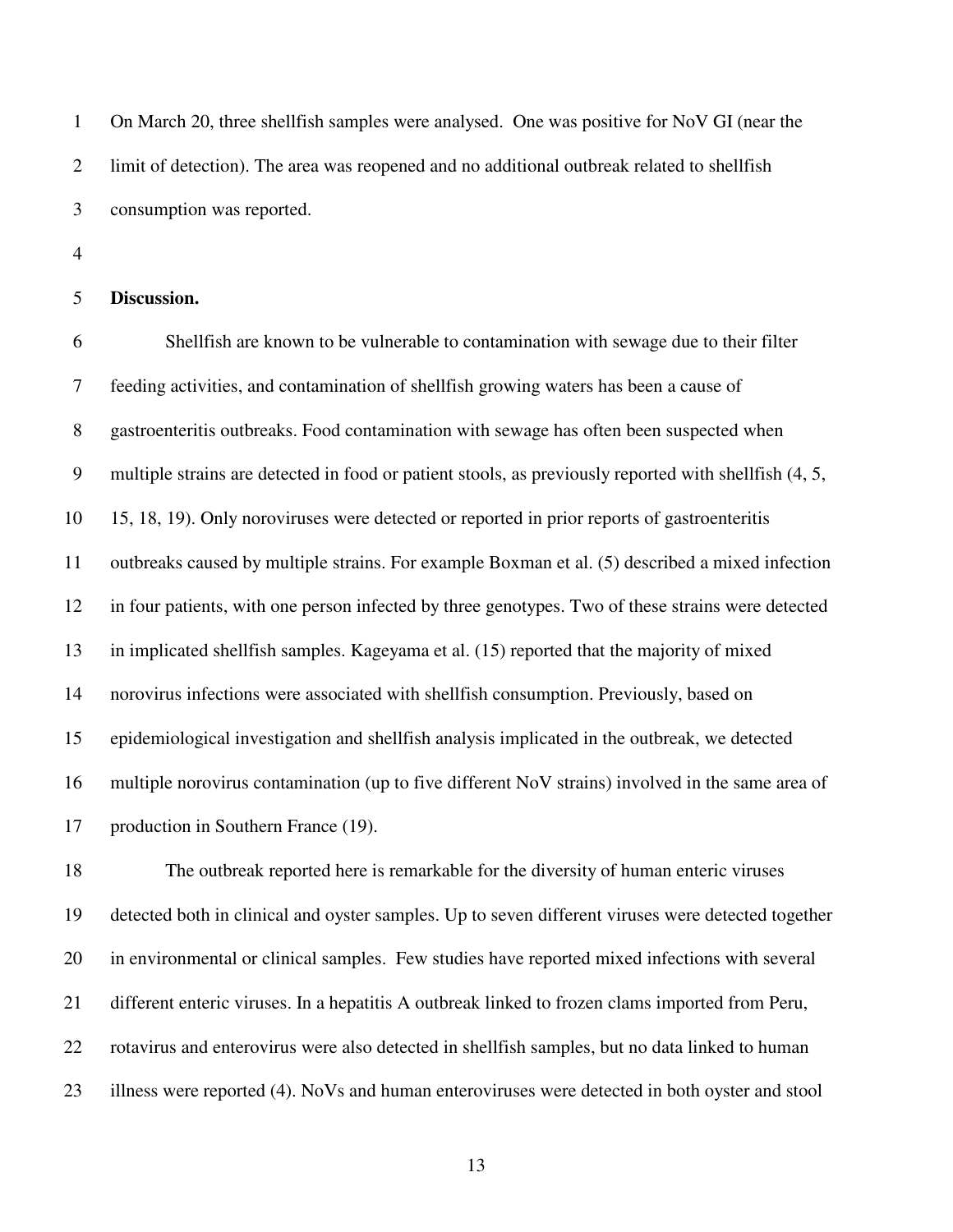1 samples in one other report (6). The enteroviruses were suspected to be responsible for secondary 2 symptoms such as myalgias and arthralgias. In the present study, clinical signs could not be used 3 to discriminate the role of the different viruses detected in fecal samples of symptomatic persons. 4 We are also not able to determine whether co-infection with multiple viruses contributed to the 5 severe symptoms reported by some affected persons. However, the large number of enteric 6 viruses involved in the outbreaks and symptom severity may explain the unusually higher number 7 of direct reports to sanitary authorities.

8 To our knowledge AiV was not reported yet in a shellfish outbreak in Europe. AiV was 9 first recognized in 1989 as the cause of oyster-associated nonbacterial gastroenteritis in Japan 10 (29). There is a single previous report of an AiV-associated outbreak in Europe, but no details of 11 the outbreak, which occurred in Germany, were provided (24). AiVs have not been found in 12 other reports of outbreak investigations in Finland (14) and The Netherlands (25). In a 13 retrospective study performed in France, 0.9% of stool samples collected from children between 14 2001 and 2004 were positive for AiV (1). Our previous attempts to detect AiV in shellfish 15 implicated in outbreaks failed (data not shown). The detection of AiV in shellfish from the 16 contaminated harvesting area and the identification of this virus as the sole pathogen found in at 17 least one person's stool sample suggest that AiV contributed to the illness burden seen in these 18 outbreaks.

19 There is still relatively little quantitative information on the levels of NoV contamination in 20 shellfish implicated in outbreaks. Quantification of noroviruses in shellfish is a complex 21 procedure. It is subject to problems with inhibition of the RT-PCR reaction by shellfish tissue 22 components, which can cause false negatives. Several precautions were taken in this study to 23 avoid such false negative (persistance of RT or PCR inhibitors was evaluated) or false positive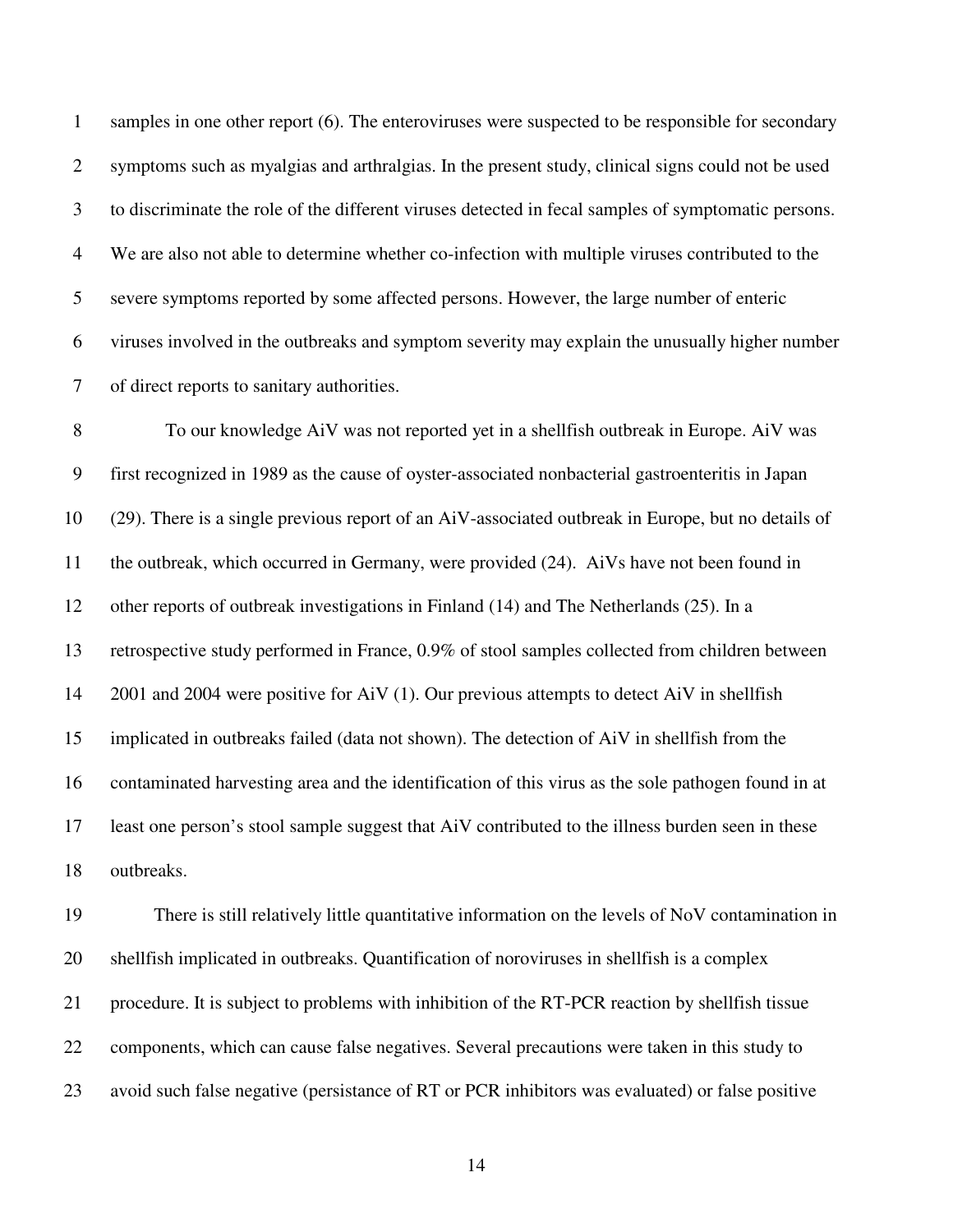| $\mathbf{1}$   | (separate room, filter tips, several negative controls). When sufficient amounts of shellfish tissues |
|----------------|-------------------------------------------------------------------------------------------------------|
| $\overline{2}$ | were available, two extractions were performed. All but one sample had quantitative estimates         |
| 3              | that were within four-fold (two Ct values) of each other. Sample shellfish lot 109 had a larger       |
| $\overline{4}$ | variation, which may have been due to greater variability in levels of virus contamination among      |
| 5              | the shellfish collected for this lot. The quantitative estimates reported here are likely to be       |
| 6              | minimal values, as several factors may have led to underestimating the actual level of virus          |
| $\tau$         | contamination. For example, nucleic extraction efficiencies using an external added virus, as         |
| $8\,$          | proposed by Costafreda et al. (7), were not used in this study. In addition, we made no               |
| 9              | adjustments for PCR amplification efficiency, which may have been adversely affected by partial       |
| 10             | sample inhibition or by sequence variation in different norovirus genotypes leading to                |
| 11             | mismatches with the primers used in the real-time assay. The latter concern is offset by the          |
| 12             | results of previous studies that have demonstrated the broad reactivity of the NoV-specific           |
| 13             | primers and probes used in the current study $(8, 15, 25)$ .                                          |
| 14             | The level of NoV contamination in the present report is similar to levels of viral shellfish          |
| 15             | contamination described for NoV outbreaks (18, 19), for an HAV outbreak (7) and for a field           |
| 16             | production area in Japan (23). More oyster samples were found to be contaminated with GII             |
| 17             | NoVs than GI strains in the first week after the contamination event, but after four weeks a          |
| 18             | greater percentage of samples contained GI NoV strains. Previous studies have shown that GI           |
| 19             | NoVs are more resistant to sewage treatment (8) and are more often implicated in food related         |
| 20             | outbreaks than are GII NoV strains (5, 11, 15, 19). The findings in the present study support the     |
| 21             | hypothesis that GI NoVs are more stable in the environment and may explain the relatively higher      |
| 22             | frequency in which strains from this genogroup are associated with foodborne outbreaks.               |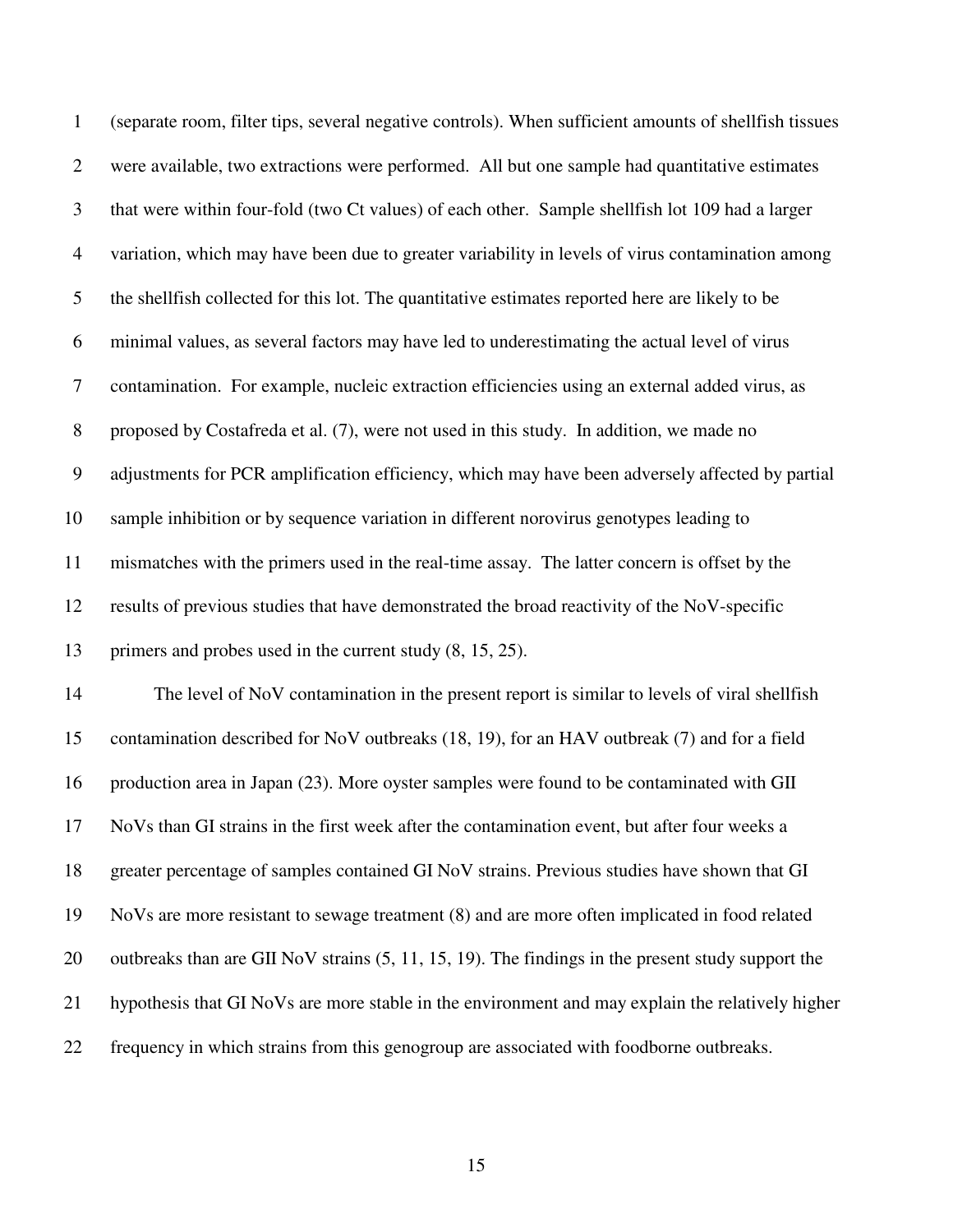| $\mathbf{1}$     | Shellfish are regularly consumed in France and it is important to avoid such outbreaks to             |
|------------------|-------------------------------------------------------------------------------------------------------|
| $\mathbf{2}$     | protect consumer health. The harvesting area, classified as a B area, is known to be sensitive to     |
| 3                | rainfall events and sewage contamination (19, 22). When heavy rains were observed during the          |
| $\overline{4}$   | winter gastroenteritis outbreaks, conditions previously responsible for a large shellfish outbreak    |
| 5                | four years ago, an advisory alert was set up with increased evaluation of bacteriological controls    |
| 6                | and producer information. Ifremer and sanitary service (DDASS) recommended closure of the             |
| 7                | production area on January 30, but this advice was not followed by the regional authority. Instead    |
| $8\,$            | producers were instructed to increase depuration so that shellfish conformed to bacteria              |
| $\boldsymbol{9}$ | contamination regulatory requirements in accordance with European Regulation. This approach           |
| 10               | was not sufficient and the outbreaks were not prevented, as shown by data presented here. Some        |
| 11               | shellfish samples, kept for several days in depuration tanks before being sent to the laboratory for  |
| 12               | analysis, were still contaminated by different types of enteric viruses (data not shown). This is     |
| 13               | additional evidence that short-term depuration to meet recommended bacterial regulatory               |
| 14               | requirement is not efficient at removing contaminating viral pathogens. Specific binding of           |
| 15               | noroviruses to shell fish tissues may contribute to delayed depuration of these viruses (20, 26), but |
| 16               | the importance of this mechanism for other enteric viruses is not known at this time.                 |
| 17               | In summary, this study is informative for several points: (1) it presents additional evidence         |
| 18               | that coliform indicators are not reliable for viral elimination and that depuration process as done   |
| 19               | is not efficient for enteric viruses; (2) the closure of the harvesting area just after the flooding  |
| 20               | event as proposed by Ifremer likely would have prevented some of the outbreaks; (3) low levels        |
| 21               | of NoV were infectious in consumers and the number of virus-contaminated samples decreased            |

22 slowly over a one month period; (4) many different enteric viruses were found both in stool and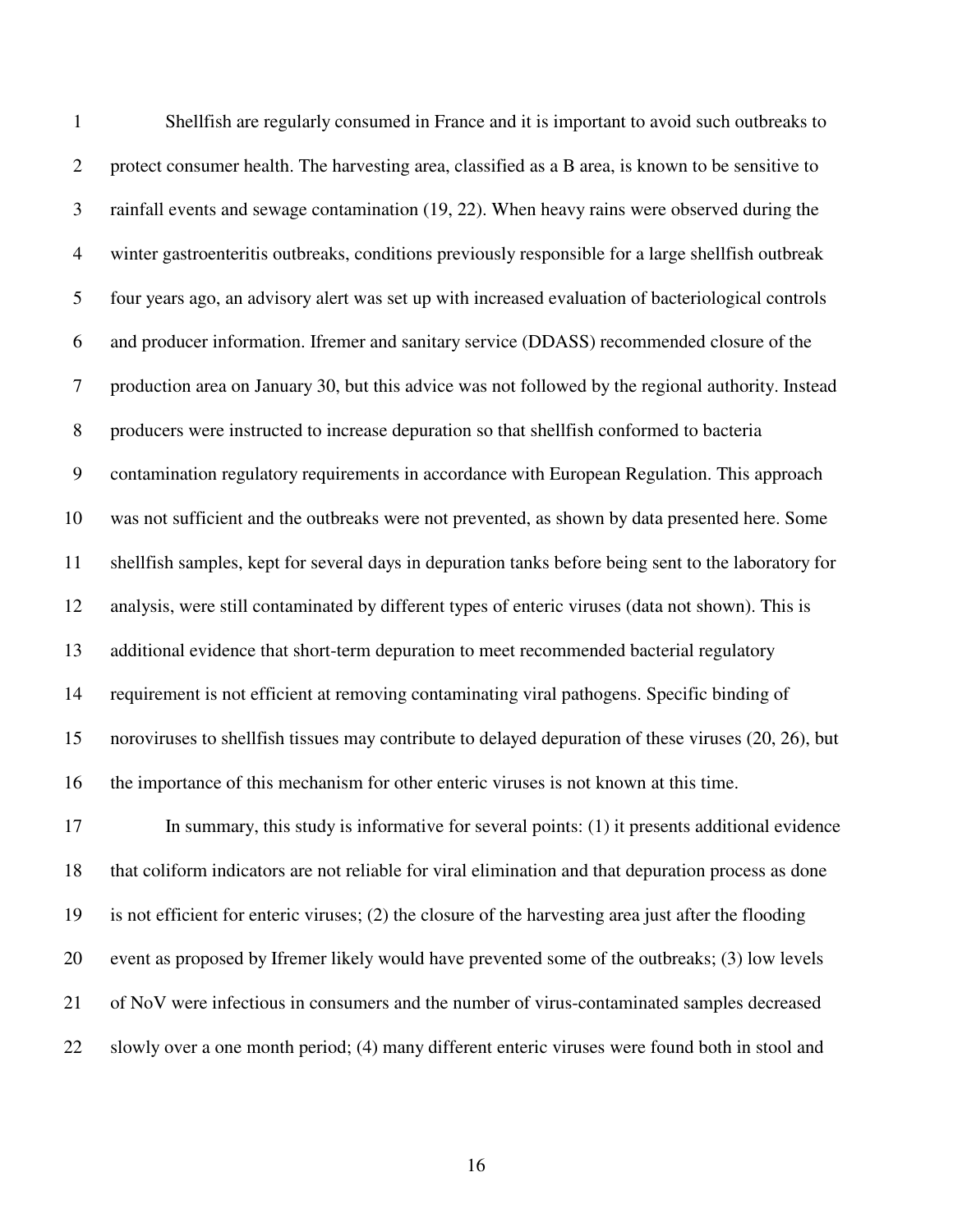| 1 | shell fish samples showing the potential impact of sewage contamination for emerging strains; and |
|---|---------------------------------------------------------------------------------------------------|
| 2 | (5) it presents the first documentation of Aichi virus transmission by food in Europe.            |
| 3 |                                                                                                   |
| 4 | Acknowledgments:                                                                                  |
| 5 | This study was supported by the European Community grant: "Food-borne Viruses in Europe"          |
| 6 | (FBVE, QLK1-CT-1999-00594), "EVENT" (FP6-2002-SSP-1), and Rephepa (Virus-Safe-                    |
| 7 | Seafood, QLK1-1999-00634).                                                                        |
|   |                                                                                                   |

- 8 The authors are gratefull to all contributors for their help in sampling and data collection (DSV,
- 9 DDASS, CIRE, Private clinical laboratories).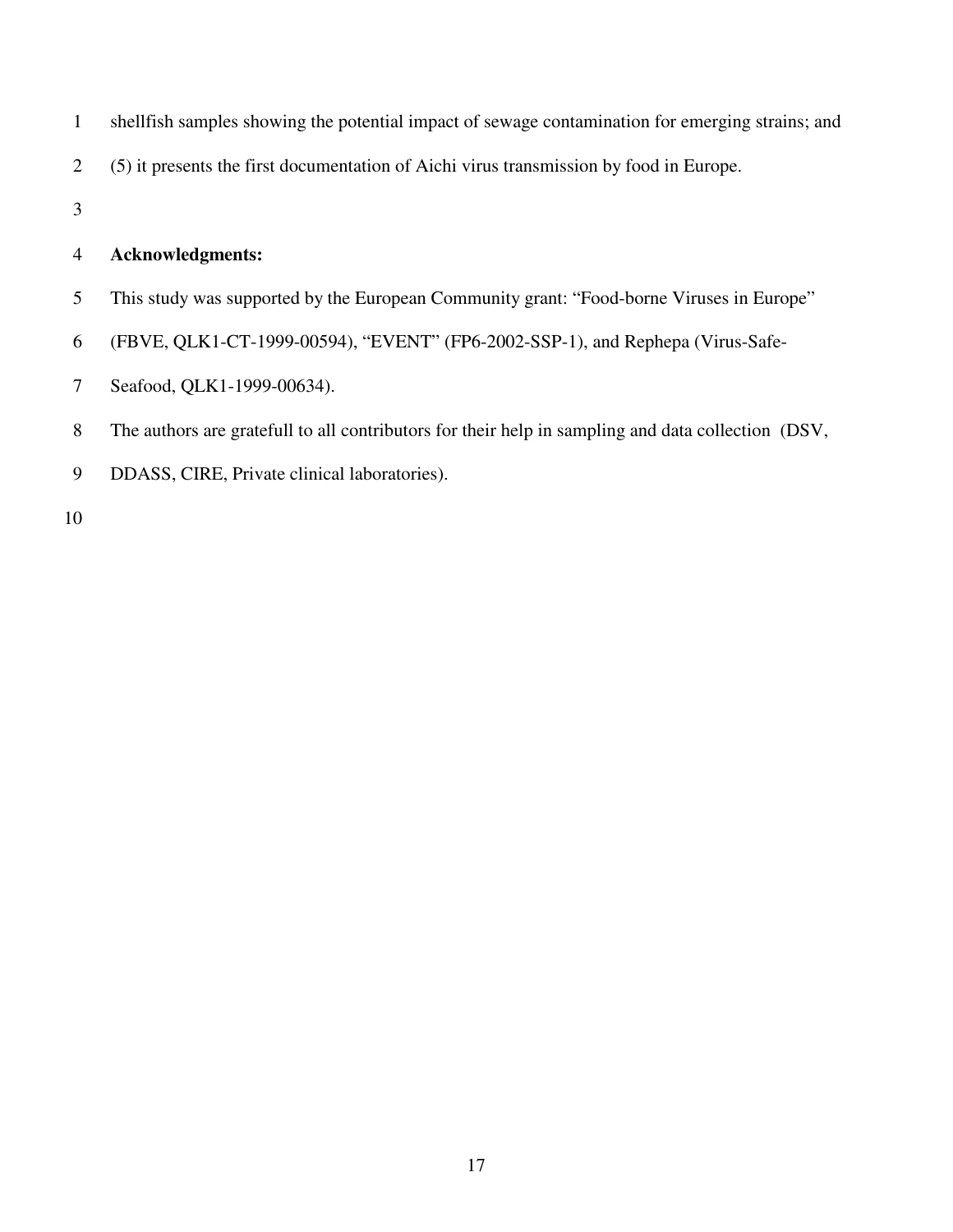# 1 **References:**

| $\mathbf{2}$   |    | 1. Ambert-Balay, K., M. Lorrot, F. Bon, H. Giraudon, J. Kaplon, M. Wolfer, P. lebon,           |
|----------------|----|------------------------------------------------------------------------------------------------|
| 3              |    | D. Gendrel, and P. Pothier. 2008. Prevalence and genetic diversity of Aichi virus in           |
| $\overline{4}$ |    | community and hospitalized patients. J. Clin. Microbiol. 46: 1252-1258.                        |
| 5              |    | 2. Atmar, R. L., F. H. Neill, J. L. Romalde, F. Le Guyader, C. M. Woodley, T. G.               |
| 6              |    | Metcalf, and M. K. Estes. 1995. Detection of Norwalk virus and Hepatitis A virus in            |
| 7              |    | shell fish tissues with the PCR. Appl. Environ. Microbiol. 61:3014-3018.                       |
| $8\,$          |    | 3. Atmar, R. L. and M. K. Estes. 2006. The epidemiologic and clinical importance of            |
| 9              |    | norovirus infection. Gastro. Clin. 35:275-290.                                                 |
| 10             |    | 4. Bosch, A., G. Sanchez, F. Le Guyader, H. Vanaclocha, L. Haugarreau, and R. M.               |
| 11             |    | <b>Pinto.</b> 2001. Human enteric viruses in coquina clams associated with a large hepatitis A |
| 12             |    | outbreak. Wat. Sci. Tech. 43:61-65.                                                            |
| 13             | 5. | Boxman, I. L. A., J.J.H.C. Tilburg, N.A.J.M. te Loeke, H. Vennema, K. Jonker, E. de            |
| 14             |    | Boer, and M. Koopmans. 2006. Detection of noroviruses in shellfish in the Netherlands.         |
| 15             |    | Int. J. Food Microbiol. 108:391-396.                                                           |
| 16             | 6. | Christensen, B. F., D. Lees, K. Henshilwood, T. Bjergskov, and J. Green. 1998.                 |
| 17             |    | Human enteric viruses in oysters causing a large outbreak of human food borne infection        |
| 18             |    | in 1996/97. J. Shellf. Res. 17:1633-1635.                                                      |
| 19             | 7. | Costafreda, I., A. Bosch, and R. M. Pinto. 2006. Development, evaluation, and                  |
| 20             |    | standardization of a real-time TaqMan reverse transcription-PCR Assay for quantification       |
| 21             |    | of Hepatitis A virus in clinical and shellfish samples. Appl. Environ. Microbiol. 72:3846-     |
| 22             |    | 3855.                                                                                          |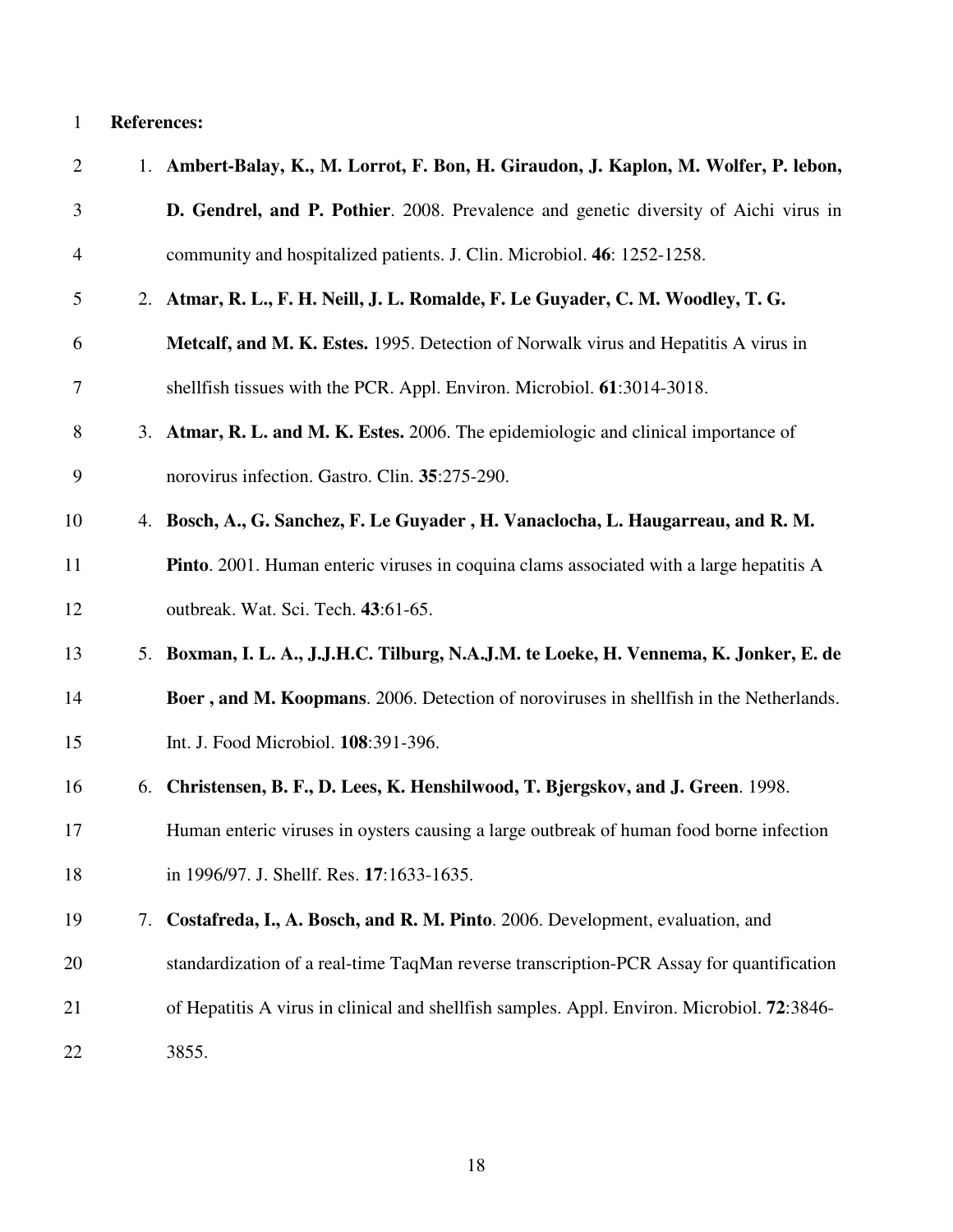| $\mathbf{1}$   |    | 8. da Silva, A., J-C. Le Saux, S. Parnaudeau, M. Pommepuy, M. Elimelech, and F. S.          |
|----------------|----|---------------------------------------------------------------------------------------------|
| $\overline{2}$ |    | Le Guyader. 2007. Evaluation of removal of noroviruses during wastewater treatment,         |
| 3              |    | using real-time reverse transcription-PCR: different behaviors of genogroups I and II.      |
| 4              |    | Appl. Environ. Microbiol. 73:7891-7897.                                                     |
| 5              | 9. | Donia, D., M. Divizia, and A. Pana. 2005. Use of armored RNA as a standard to               |
| 6              |    | construct a calibration curve for real-time RT-PCR. J. Virol. Meth. 126:157-163.            |
| $\tau$         |    | 10. El Senousi, W. M., S. Guix, I. Abid, R. M. Pinto, and A. Bosch. 2007. Removal of        |
| 8              |    | astrovirus from water and sewage treatment plants, evaluated by a competitive reverse       |
| 9              |    | transcription - PCR. Appl. Environ. Microbiol. 73:164-167.                                  |
| 10             |    | 11. Gallimore, C., J. S. Cheesbrough, K. Lamden, C. Bingham, and J. Gray. 2005.             |
| 11             |    | Multiple norovirus genotypes characterised from an oyster-associated outbreak of            |
| 12             |    | gastroenteritis. Int. J. Food Microbiol.103:323-330.                                        |
| 13             |    | 12. Gregory, J. B., R. W. Litaker, and R. T. Noble. 2006. Rapid one-step quantitative       |
| 14             |    | reverse transcriptase PCR assay with competitive internal positive control for detection of |
| 15             |    | enteroviruses in environmental samples. Appl. Environ. Microbiol. 72:3960-3967.             |
| 16             |    | 13. Hovi, T. 2006. Surveillance for polioviruses. Biologicals. 34:123-126.                  |
| 17             |    | 14. Jokela, P., P. Joki-Korpela, M. Maaronen, V. Glumoff, and T. Hyypia. 2005.              |
| 18             |    | Detection of human picornaviruses by multiplex reverse transcription-PCR and liquid         |
| 19             |    | hybridization. J. Clin. Microbiol. 43:1239-1245.                                            |
| 20             |    | 15. Kageyama, T., M. Shinohara, K. Uchida, S. Fukushi, F. B. Hoshino, S. Kojima, R.         |
| 21             |    | Takai, T. oka, N. Takeda, and K. Katayama. 2004. Coexistence of multiple genotypes,         |
| 22             |    | including newly identified genotypes, in outbreaks of gastroenteritis due to Norovirus in   |
| 23             |    | Japan. J. Clin. Microbiol. 42:2988-2995.                                                    |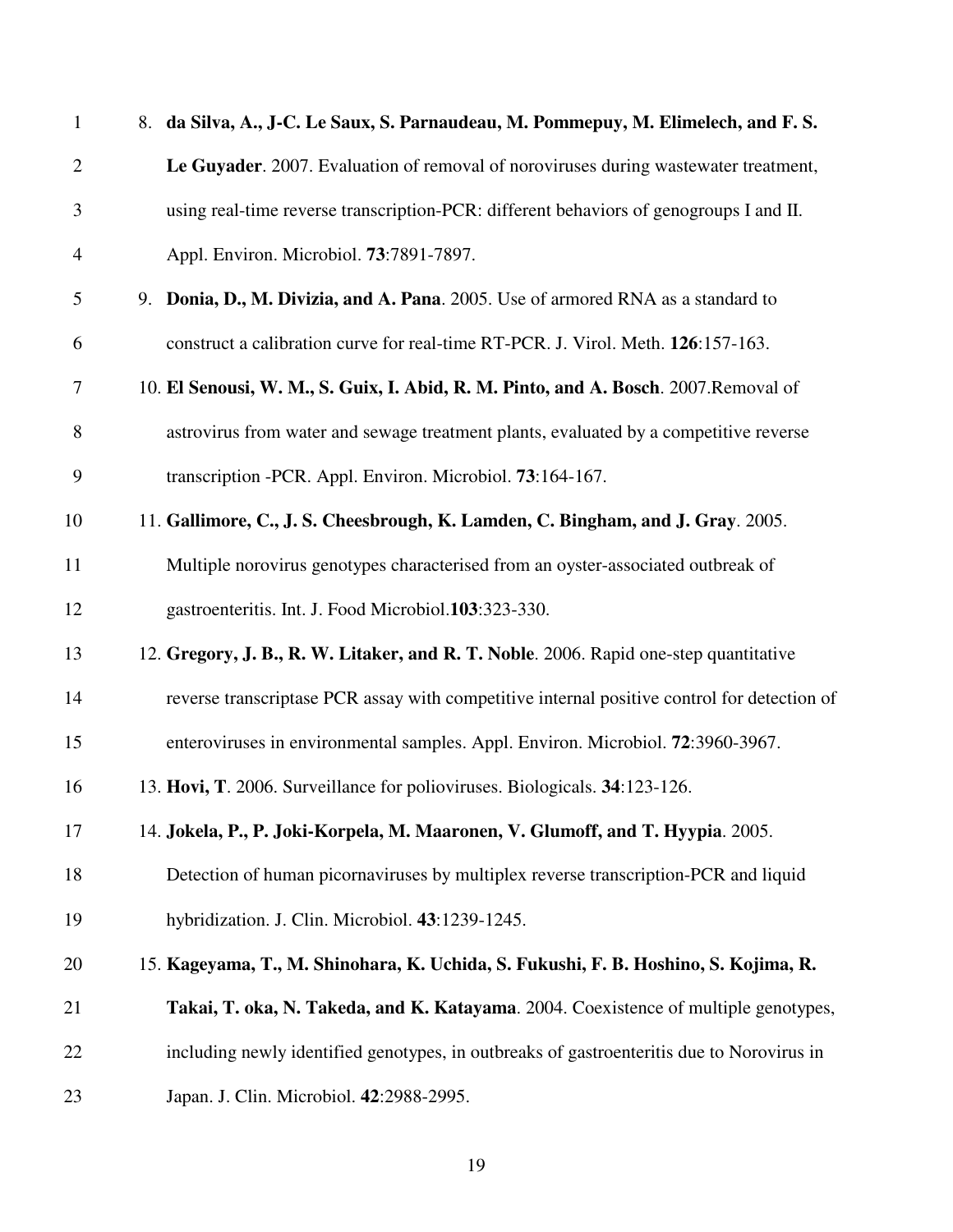| $\mathbf{1}$   | 16. Koopmans, M., and E. Duizer. 2004. Foodborne viruses: an emerging problem. Int. J.       |
|----------------|----------------------------------------------------------------------------------------------|
| $\overline{2}$ | Food Microbiol. 90:23-41.                                                                    |
| 3              | 17. Le Guyader, F. S., L. Haugarreau, L. Miossec, E. Dubois, and M. Pommepuy. 2000.          |
| 4              | Three-year study to assess human enteric viruses in shellfish. Appl. Environ. Microbiol.     |
| 5              | 66:3241-3248.                                                                                |
| 6              | 18. Le Guyader, F. S., F. H. Neil, E. Dubois, F. Bon, F. Loisy, E. Kohli, M. Pommepuy,       |
| 7              | and R. L. Atmar. 2003. A semi-quantitative approach to estimate Norwalk-like virus           |
| 8              | contamination of oysters implicated in an outbreak. Int. J. Food Microbiol. 87:107-112.      |
| 9              | 19. Le Guyader F. S., F. Bon, D. DeMedici, S. Parnaudeau, A. Bertone, S. Crudeli, A.         |
| 10             | Doyle, M. Zidane, E. Suffredini, E. Kohli, F. Maddalo, M. Monini, A. Gallay, M.              |
| 11             | Pommepuy, P. Pothier and F. M. Ruggeri. 2006. Detection of multiple noroviruses              |
| 12             | associated with an international gastroenteritis outbreak linked to oyster consumption. J.   |
| 13             | Clin. Microbiol. 44:3878-3882.                                                               |
| 14             | 20. Le Guyader F. S., F. Loisy, R. L. Atmar, A. M. Hutson, M. K. Estes, N. Ruvoen-           |
| 15             | Clouet, M. Pommepuy, and J. Le Pendu. 2006. Norwalk virus-specific binding to oyster         |
| 16             | digestive tissues. Emerg. Infect. Dis. 12:931-6.                                             |
| 17             | 21. Le Guyader F. S., and R. L. Atmar. 2008. Binding and inactivation of viruses on and in   |
| 18             | food, with a focus on the roles of the matrix, p. 189-208. In: Food-borne viruses : progress |
| 19             | and challenges, M. Koopmans, A. Bosch and D. Cleaver ed. ASM press. Washington D.C.          |
| 20             | 22. Miossec, L., F. Le Guyader, L. Haugarreau, M. A. Comps, and M. Pommepuy. 1998.           |
| 21             | Possible relationship between a winter epidemic of acute gastroenteritis in France and       |
| 22             | viral contamination of shellfish. J. Shellf. Res. 17:1661-1664.                              |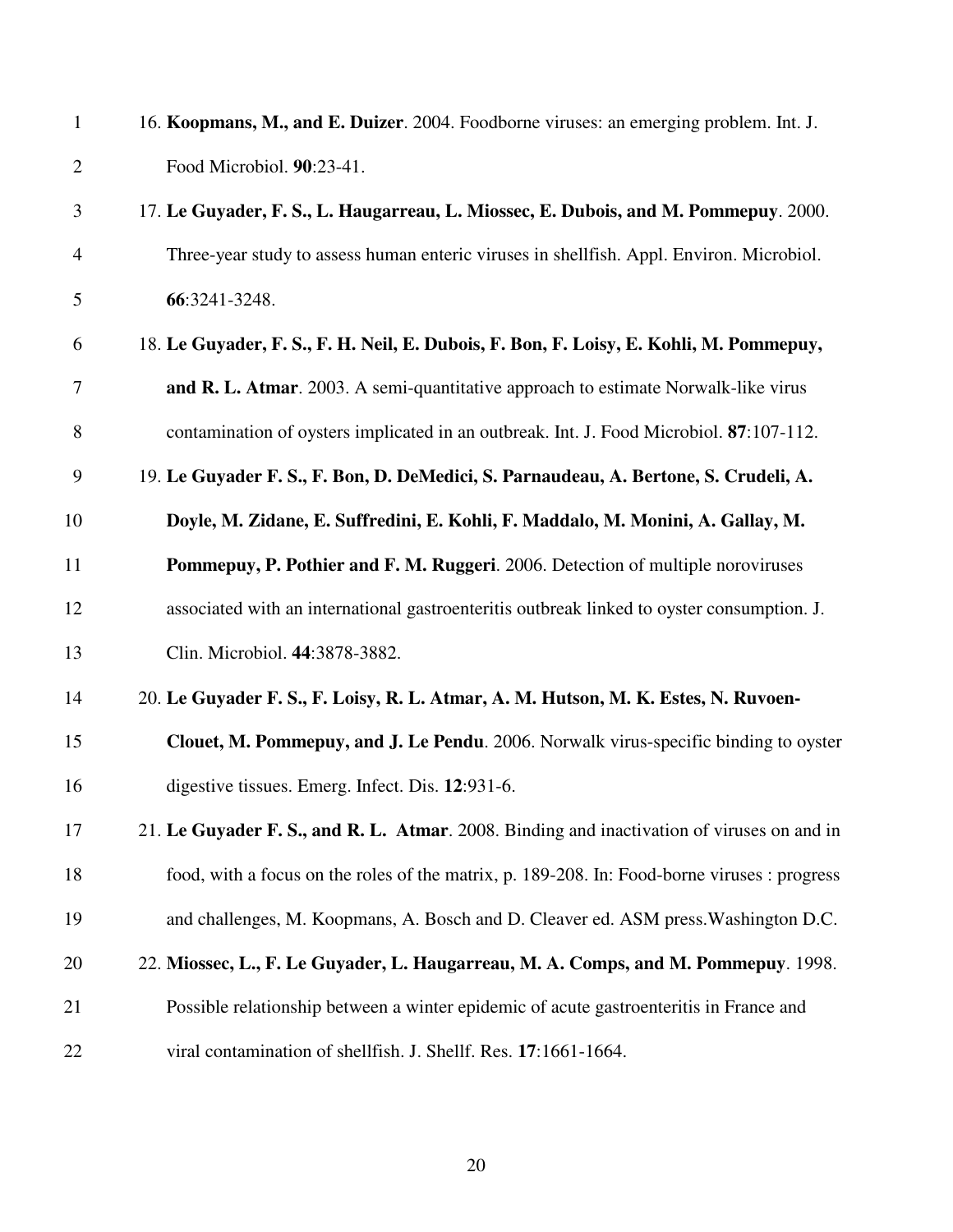| $\mathbf{1}$   | 23. Nishida, T., H. Kimura, M. Saitoh, M. Shinohara, M. Kato, S. Fukuda, T.                 |
|----------------|---------------------------------------------------------------------------------------------|
| $\overline{2}$ | Munemura, T. Mikami, A. Kawamoto, M. Akiyama, Y. Kato, K. Nishi, K. Kozawa,                 |
| 3              | and O. Nishio. 2003. Detection, quantitation, and phylogenic analysis of noroviruses in     |
| $\overline{4}$ | Japanese oysters. Appl. Environ. Microbiol. 69:5782-5786.                                   |
| 5              | 24. Oh, D. Y., P. A. Siva, B. Hauroeder, S. Diedrich, D. D. P. Cardoso, and E. Schreier.    |
| 6              | 2006. Molecular characterization of the first Aichi viruses isolated in Europe and in       |
| 7              | South America. Arch. Virol. 151:1199-1206.                                                  |
| 8              | 25. Svraka, S., E. Duizer, H. Vennema, E. de Bruin, B. van der Veer, B. Dorresteijn, and    |
| 9              | M. Koopmans. 2007. Etiological role of viruses in outbreaks of acute gastroenteritis in     |
| 10             | the Netherlands from 1994 through 2005. J. Clin. Microbiol. 45:1389-94.                     |
| 11             | 26. Tian, P., A. H. Bates, H. M. Jensen, and R. E. Mandrell. 2006. Norovirus binds to       |
| 12             | blood group A-like antigens in oyster gastrointestinal cells. Let. Appl. Microbiol. 43:645- |
| 13             | 651.                                                                                        |
| 14             | 27. Villena, C., W. M. El-Senousy, F. X. Abad, R. M. Pinto, and A. Bosch. 2003. Group A     |
| 15             | rotavirus in sewage samples from Barcelona and Cairo: emergence of unusual genotypes.       |
| 16             | Appl. Environ. Microbiol. 69:3919-3923.                                                     |
| 17             | 28. Widdowson, M-A, A. Sulka, S. N. Bulens, R. S. Beard, S. S. Chaves, R. Hammond,          |
| 18             | E. D. P. Salehi, E. swanson, J. Totaro, R. Woron, P. S. Mead, J. S. Bresee, S. S.           |
| 19             | Monroe, and R. I. Glass. 2005. Norovirus and foodborne disease, United States, 1991-        |
| 20             | 2000. Emerg. Infect. Dis. 11:95-102.                                                        |
| 21             | 29. Yamashita, T, M. Sugiyama, H. Tsuzuki, K. Sakae, Y. Suzuki, and Y. Miyazaki.            |
| 22             | 2000. Application of a reverse transcription-PCR for identification and differentiation of  |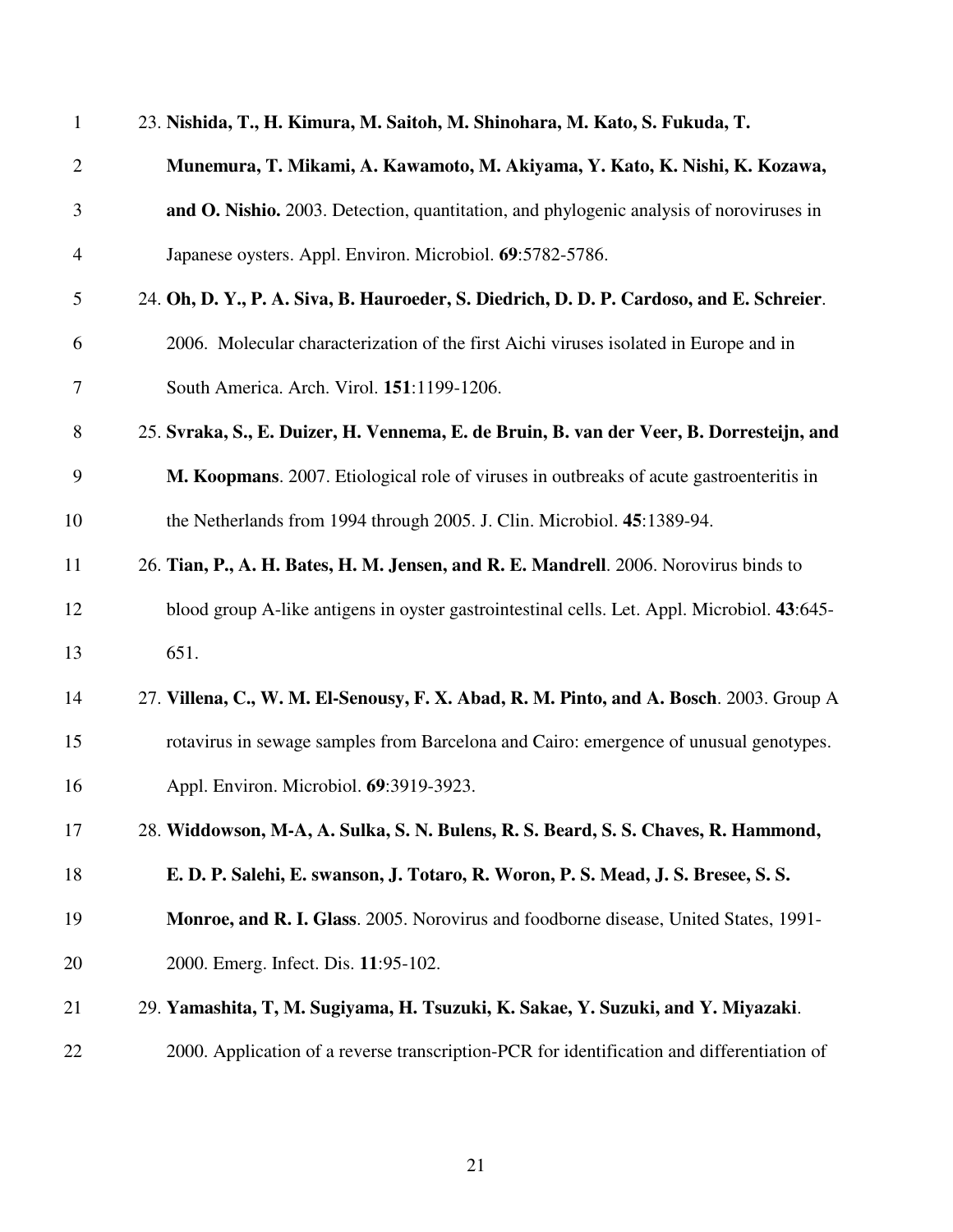- 1 Aichi virus, a new member of the picornavirus family associated with gastroenteritis in
- 2 humans. J. Clin. Microbiol. **38**:2955-2961.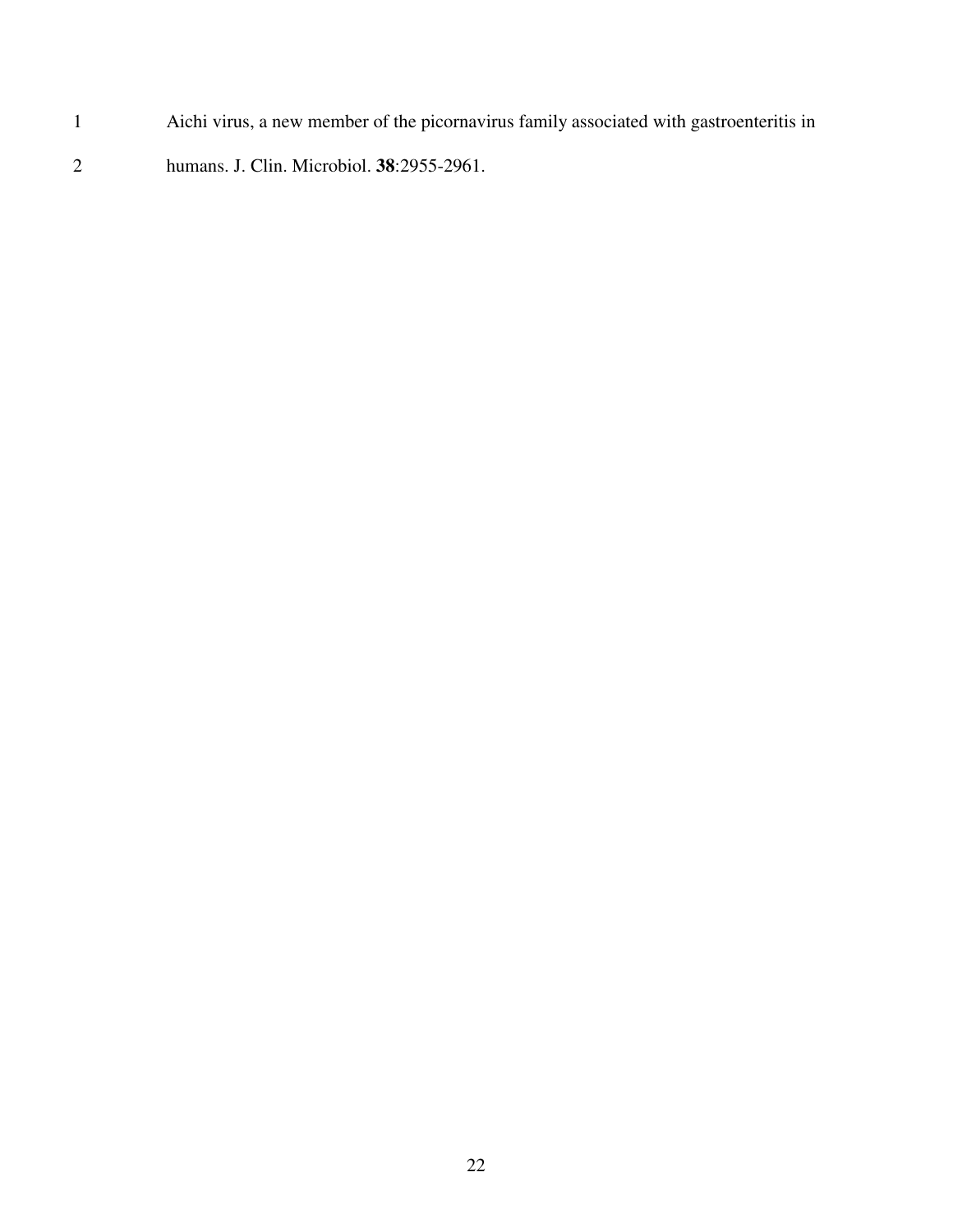| $\mathbf{1}$   | Legends for figures:                                                                               |
|----------------|----------------------------------------------------------------------------------------------------|
| $\overline{2}$ | Figure 1: Clusters occurring during February                                                       |
| 3              |                                                                                                    |
| 4              | Clusters are reported for each day of February (x axis) and number of clusters reported per day (Y |
| 5              | axis). Each cluster is represented by a square and the number of cases per clsuter is written in   |
| 6              | each square.                                                                                       |
| 7              |                                                                                                    |
| 8              | Figure 2: Scientific meeting cluster: onset of symptoms                                            |
| 9              | Oysters were consumed on February 03 for lunch (arrow). Each box represents one clinical case.     |
| 10             |                                                                                                    |
| 11             |                                                                                                    |
| 12             | Figure 3: Multiple contaminations observed in shellfish samples over time.                         |
| 13             |                                                                                                    |
| 14             | Black: two or more different enteric viruses detected per sample, grey: one virus detected per     |
| 15             | sample, white: no virus detected. X axis $%$ of positive samples, y axis: week.                    |
| 16             |                                                                                                    |
| 17             |                                                                                                    |
| 18             | Figure 4: Alignment of Aichi virus sequences obtained from stool and shellfish samples.            |
| 19             |                                                                                                    |
| 20             | Sequence aligned here are between nucleotide 6298 to 6438 based on the reference strain            |
| 21             | A846/88 (AB010145)(16), five sequences obtained from stool samples (numbered E1197 to              |
| 22             | E1207) and three from shellfish samples (131, 115, 152). Conserved nucleotide are represented      |
| 23             | by a dash (-) and nucleotide differences are shown by base changes.                                |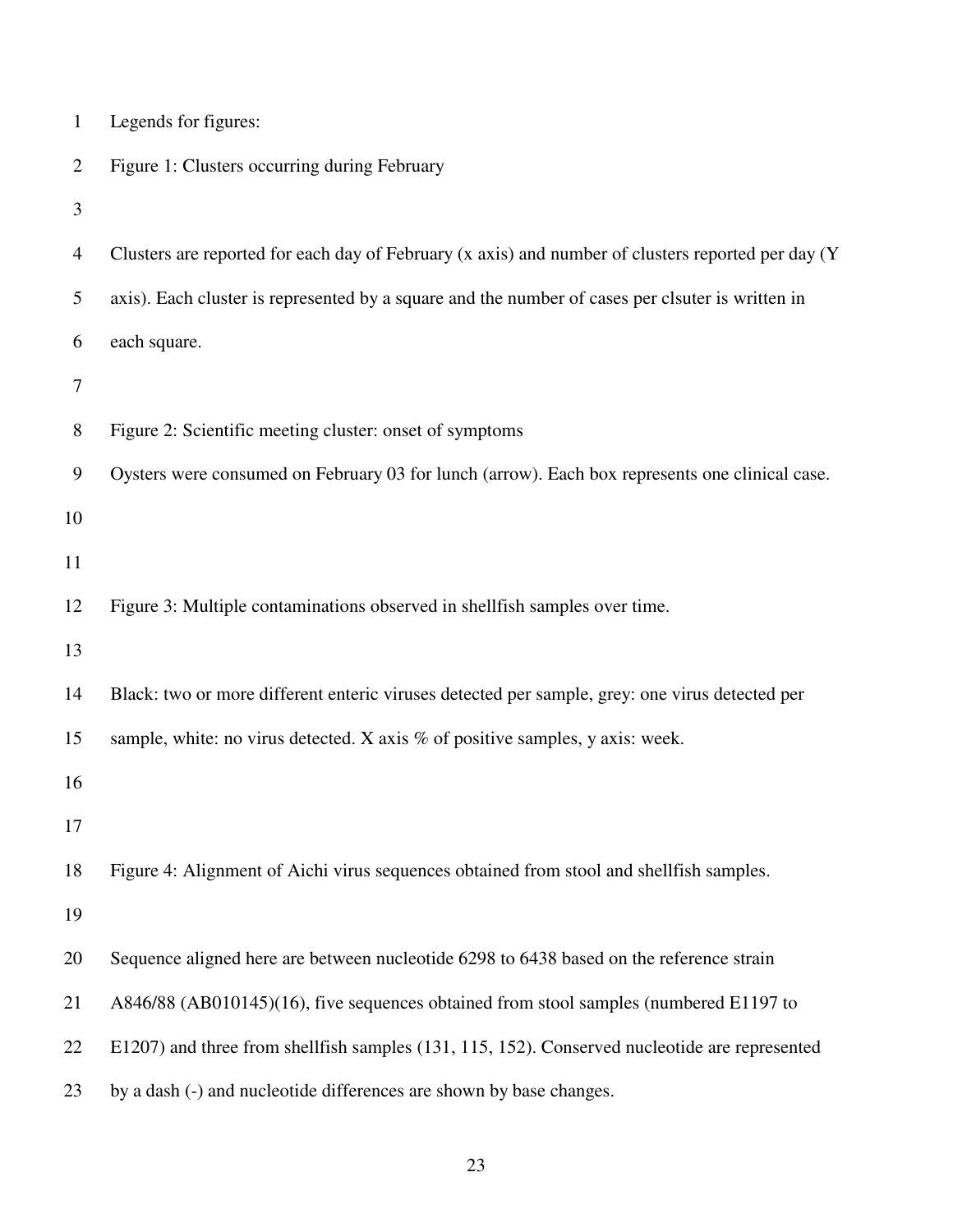| Cluster    | Stool | Shellfish | AiV                      | AV                               | ${\rm EV}$                       | ${\rm RV}$                   | $NoVGI^*$                    | $\rm NoV\,GHz$               |
|------------|-------|-----------|--------------------------|----------------------------------|----------------------------------|------------------------------|------------------------------|------------------------------|
| $1-Feb.02$ | 73    |           |                          |                                  | $\ddot{}$                        |                              | $+\mathop{\rm GL}\nolimits2$ |                              |
|            | 74    |           | $\! + \!$                | $\overline{\phantom{a}}$         | $\! + \!$                        | $\qquad \qquad -$            | $+$ GI.1                     | $+$ GII.2                    |
|            |       | 109       | $\boldsymbol{+}$         | $\begin{array}{c} + \end{array}$ | $\overline{\phantom{a}}$         | $\overline{\phantom{0}}$     | $+$ GI.4                     | $\qquad \qquad -$            |
|            |       | 1739      | $\boldsymbol{+}$         | $\! + \!$                        | $\overline{\phantom{a}}$         | $\boldsymbol{+}$             | $+ \operatorname{GI}$        |                              |
| 2-Feb.03   | E1196 |           | $\overline{\phantom{a}}$ | $\overline{\phantom{a}}$         | $\boldsymbol{+}$                 | $\qquad \qquad \blacksquare$ | -                            | $+$ GII.7, GIIb              |
|            | E1197 |           | $\! + \!$                | $\boldsymbol{+}$                 | $\! + \!$                        | $\qquad \qquad -$            | $\qquad \qquad -$            | $\qquad \qquad \blacksquare$ |
|            | E1201 |           | $\overline{\phantom{a}}$ | $\overline{\phantom{a}}$         | $\overline{\phantom{a}}$         |                              |                              |                              |
|            | E1202 |           | $\qquad \qquad +$        |                                  |                                  |                              |                              | $\qquad \qquad -$            |
|            |       | 93        | $\overline{\phantom{m}}$ | $\begin{array}{c} + \end{array}$ | $\overline{\phantom{a}}$         |                              |                              | $+$ GII.4                    |
|            |       | $107\,$   | $\boldsymbol{+}$         | $\boldsymbol{+}$                 | $\! + \!$                        | $\qquad \qquad -$            | $+\mathop{\rm GL}\nolimits1$ | $+$ GII $\,$                 |
|            |       | 110       | $\overline{\phantom{a}}$ | $\boldsymbol{+}$                 | $\overline{\phantom{a}}$         | $\boldsymbol{+}$             | $+$ GI.4 $\,$                | $+$ GII $\,$                 |
| 3-Feb.04   | E1203 |           | $\boldsymbol{+}$         | $\begin{array}{c} + \end{array}$ | $\boldsymbol{+}$                 | $\boldsymbol{+}$             | $+\mathop{\rm GL}\nolimits1$ | $+$ GII.17                   |
|            | E1204 |           |                          |                                  | $\overline{\phantom{a}}$         | $\overline{\phantom{0}}$     | $\overline{\phantom{0}}$     | $+$ GII.4                    |
|            | E1205 |           |                          |                                  | $\overline{\phantom{a}}$         |                              | $+\mathop{\rm GL}\nolimits1$ | $+$ GII.4                    |
|            | E1206 |           |                          |                                  | $\begin{array}{c} + \end{array}$ | $\overline{\phantom{0}}$     | $+$ GI.1                     | $\overline{\phantom{a}}$     |
|            | E1207 |           | $\! + \!$                |                                  |                                  | $\overline{a}$               | $+$ GI.2                     | $+$ GII.7 $\,$               |
|            | E1208 |           | $\! + \!$                | $\! + \!$                        | $\overline{\phantom{a}}$         | $\boldsymbol{+}$             | $\overline{\phantom{a}}$     | $+$ GIIb,                    |
|            |       | 140       | $\boldsymbol{+}$         | $\color{red}{+}$                 | $\overline{\phantom{a}}$         | $\boldsymbol{+}$             | $+ \operatorname{GI}$        | $+$ GII.4                    |
|            |       | 115       | $\boldsymbol{+}$         | $\boldsymbol{+}$                 | $\qquad \qquad \blacksquare$     | $\qquad \qquad -$            | $\qquad \qquad -$            | $\qquad \qquad -$            |
|            |       | 130       | $\overline{\phantom{a}}$ | $\color{red}{+}$                 |                                  |                              | $+\mathop{\rm GL}\nolimits2$ |                              |

1 Table 1: Results obtained from stool sample and related shellfish samples.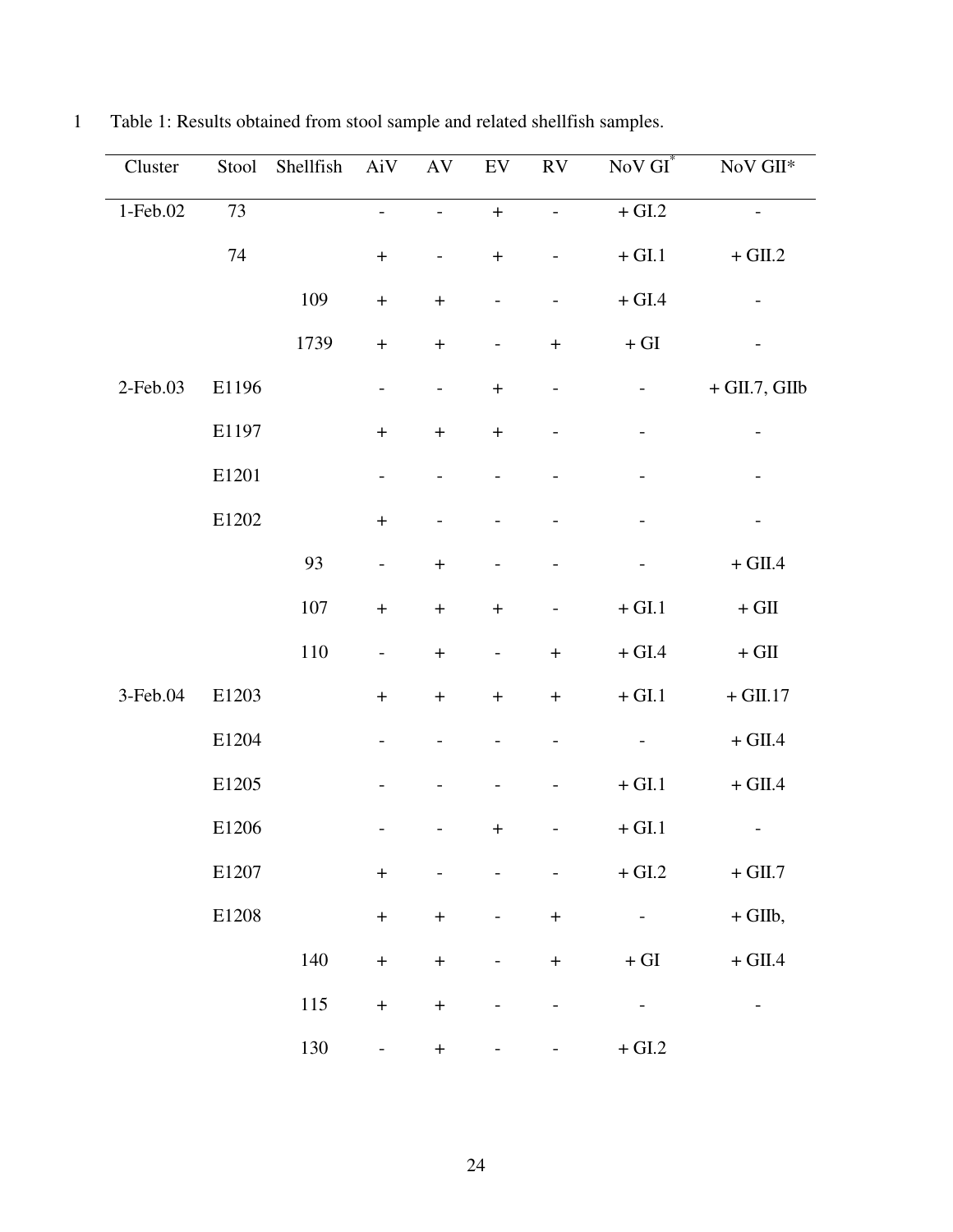1 \*: genotype when available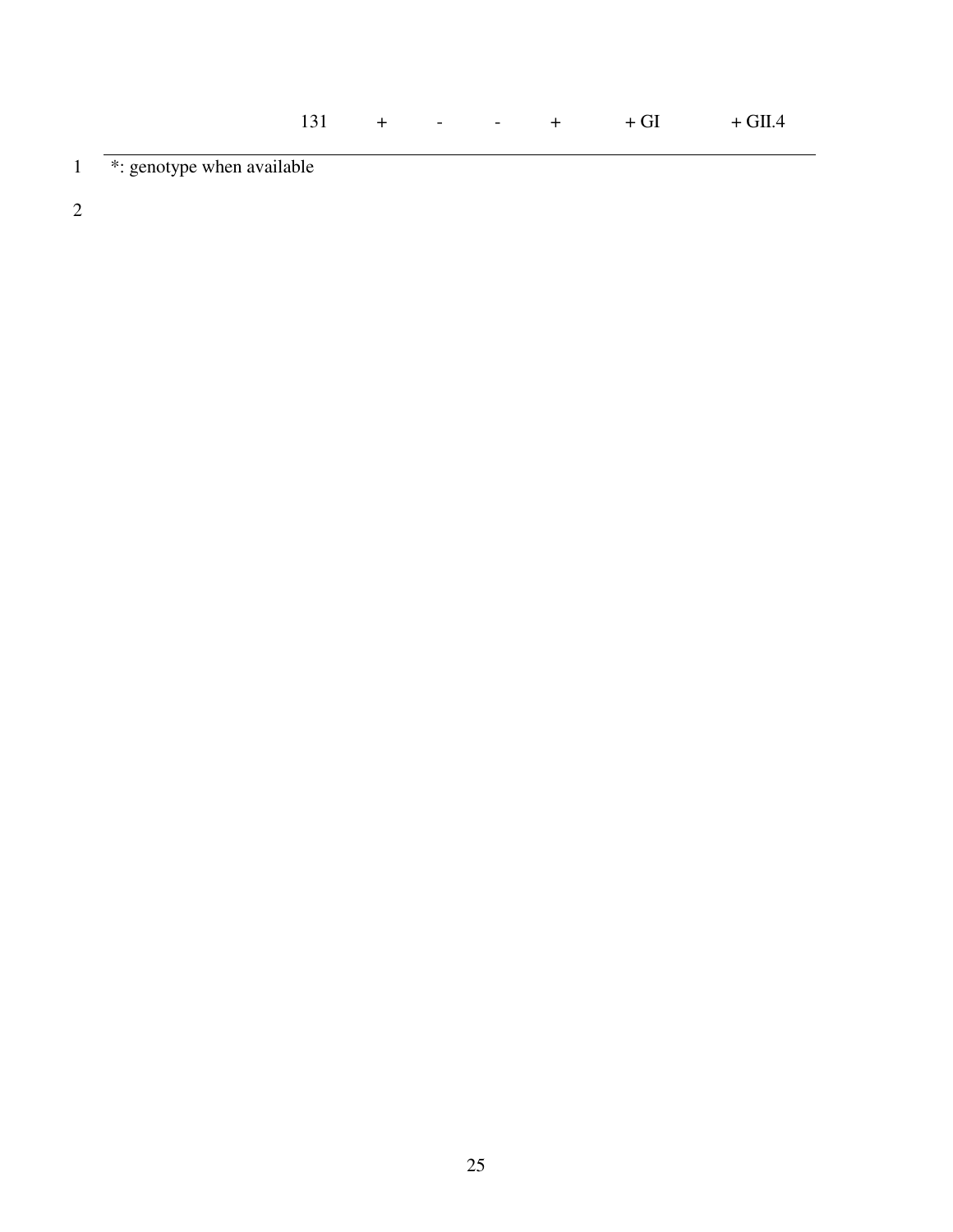| Cluster        | Shellfish |          | NoV GI                |                          | NoV GII              |  |
|----------------|-----------|----------|-----------------------|--------------------------|----------------------|--|
|                |           | Genotype | # RNA copies/g $DT^*$ | Genotype                 | # RNA copies/g $DT*$ |  |
| 1              | 109       | $+$ GI.4 | 150-3700              |                          |                      |  |
|                | 1739      | $+ GI$   | 72-130                | $\overline{\phantom{a}}$ |                      |  |
| $\overline{2}$ | 93        |          |                       | $+$ GII.4                | 1600-2500            |  |
|                | 107       | $+$ GI.1 | 5000-16000            | $+$ GII                  | DL                   |  |
|                | 110       | $+$ GI.4 | DL                    | $+$ GII                  | DL                   |  |
| 3              | 140       | $+ GI$   | 2300                  | $+$ GII.4                | 1100                 |  |
|                | 130       | $+$ GI.2 | 610-2300              | -                        |                      |  |
|                | 131       | $+ GI$   | 260-880               | $+$ GII.4                | $\n  $               |  |

1 Table 2: NoV estimated concentrations found in shellfish related to human cases.

2 \*Numbers represent copy numbers observed from two separate extractions

3 DL: sample too close to the limit of detection for quantification. – : no virus detected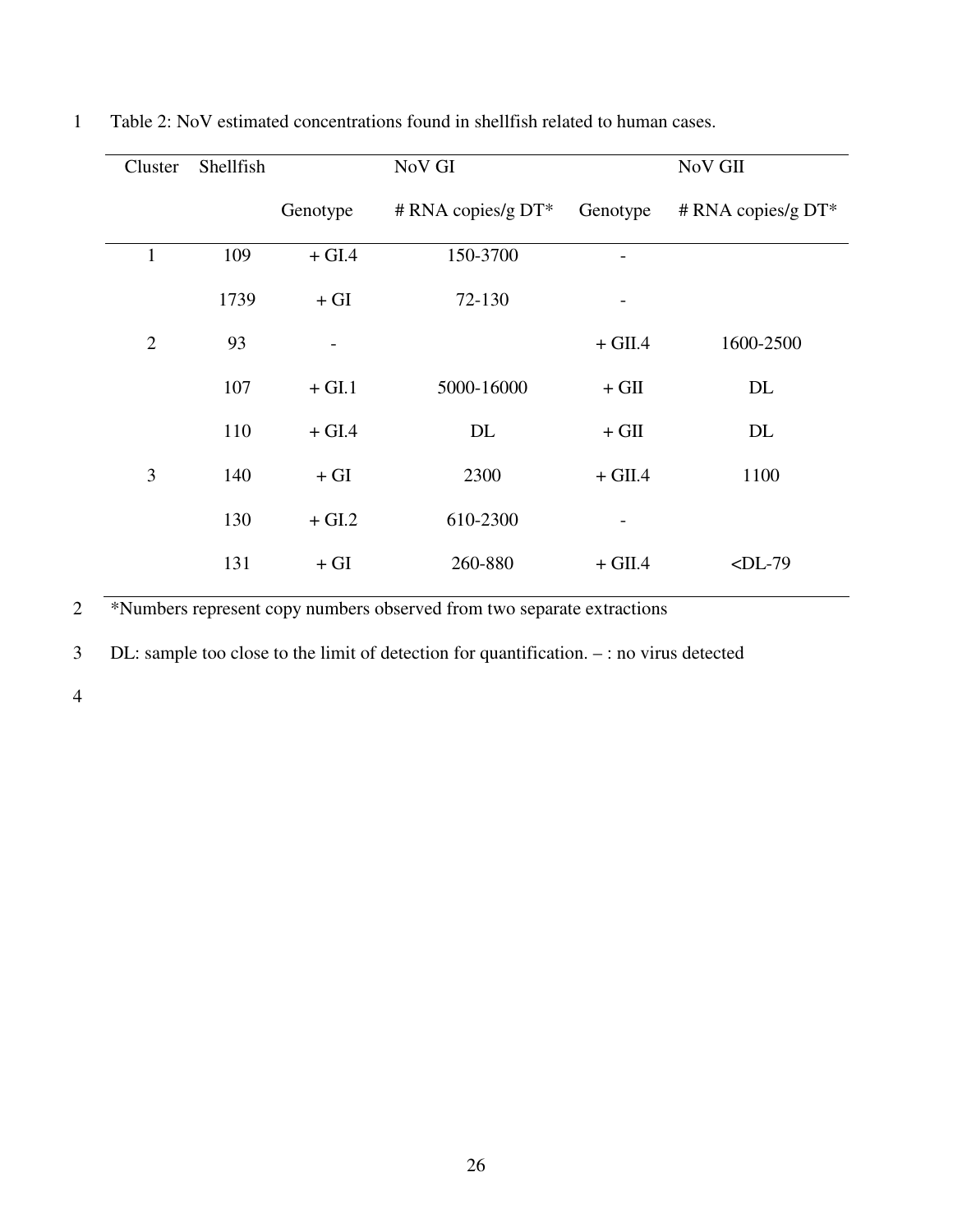| Week           | # samples | AiV | AV | <b>RV</b>      | <b>NoV</b>     | <b>NoV</b>     | <b>NoV</b> | Neg. |
|----------------|-----------|-----|----|----------------|----------------|----------------|------------|------|
|                |           |     |    |                |                |                |            |      |
|                |           |     |    |                | Both GI+GII    | GI only        | GII only   |      |
|                |           |     |    |                |                |                |            |      |
|                | 17        | 2   | 16 | 6              | 9              |                | 3          |      |
|                |           |     |    |                |                |                |            |      |
| 2              | 15        | 2   | 12 | 4              | $\overline{2}$ | 3              |            |      |
|                |           |     |    |                |                |                |            |      |
| 3              | 13        |     | 6  | $\overline{0}$ |                | $\overline{2}$ |            | h    |
|                |           |     |    |                |                |                |            |      |
| $\overline{4}$ | 17        | 0   |    | 5              | $\overline{0}$ | 7              | 3          |      |
|                |           |     |    |                |                |                |            |      |

1 Table 3: Viral contamination in shellfish over four weeks.

2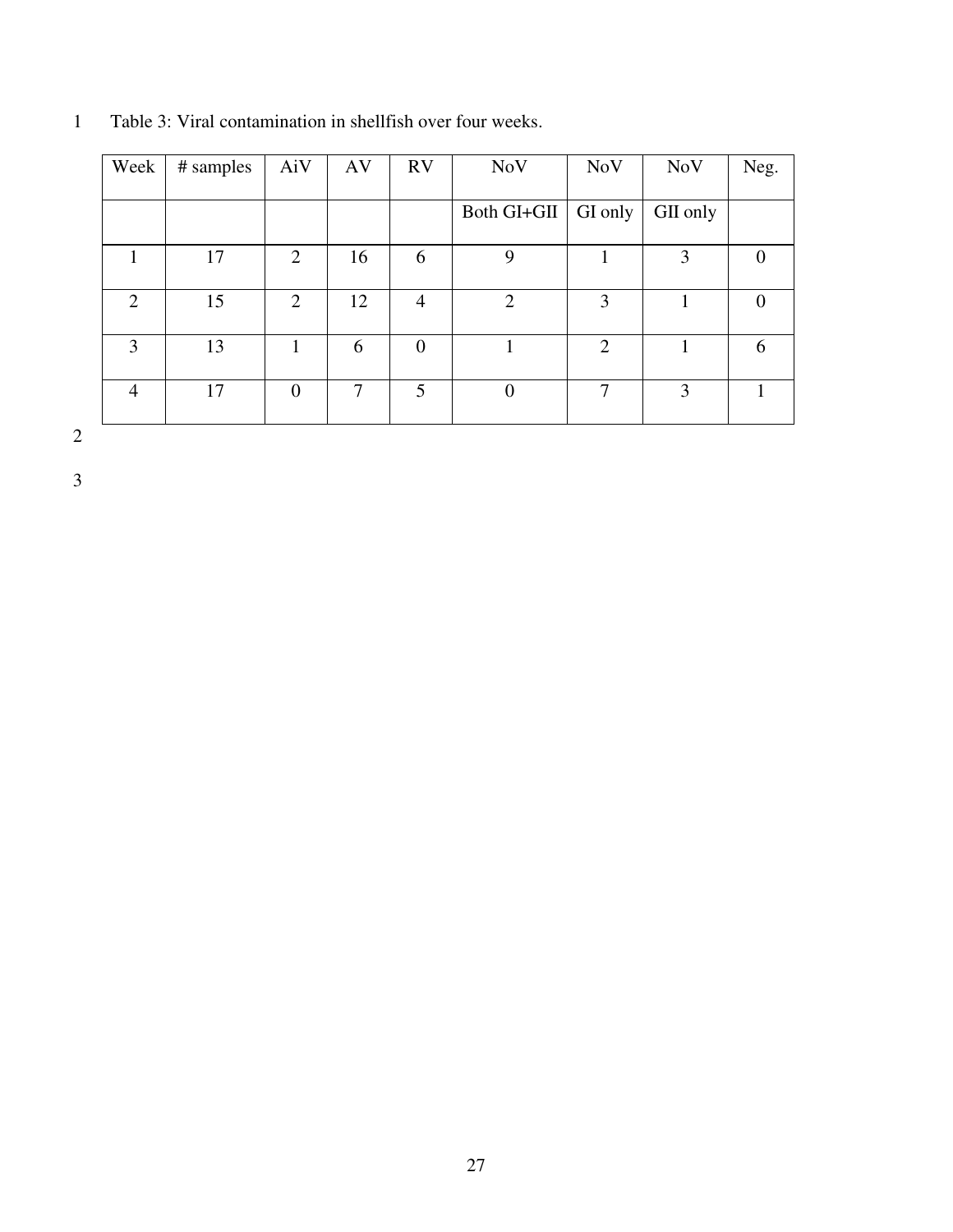| Week           | # samples | Genogroup I    |            | Genogroup II   |             |
|----------------|-----------|----------------|------------|----------------|-------------|
|                |           | Nb pos. $(\%)$ | Mean conc* | Nb pos. $(\%)$ | Mean conc*. |
|                | 17        | 10(59)         | 6900       | 12(70)         | 1300        |
| 2              | 15        | 5(33)          | 3100       | 3(20)          | 120         |
| 3              | 13        | 3(23)          | 120        | 2(15)          | DL          |
| $\overline{4}$ | 17        | 7(41)          | 220        | 3(17)          | 200         |

1 Table 4: Detection and quantification of NoV in shellfish samples.

2

3 \*: concentration expressed in RNA copies / g of digestive tissues.

4

5

6

7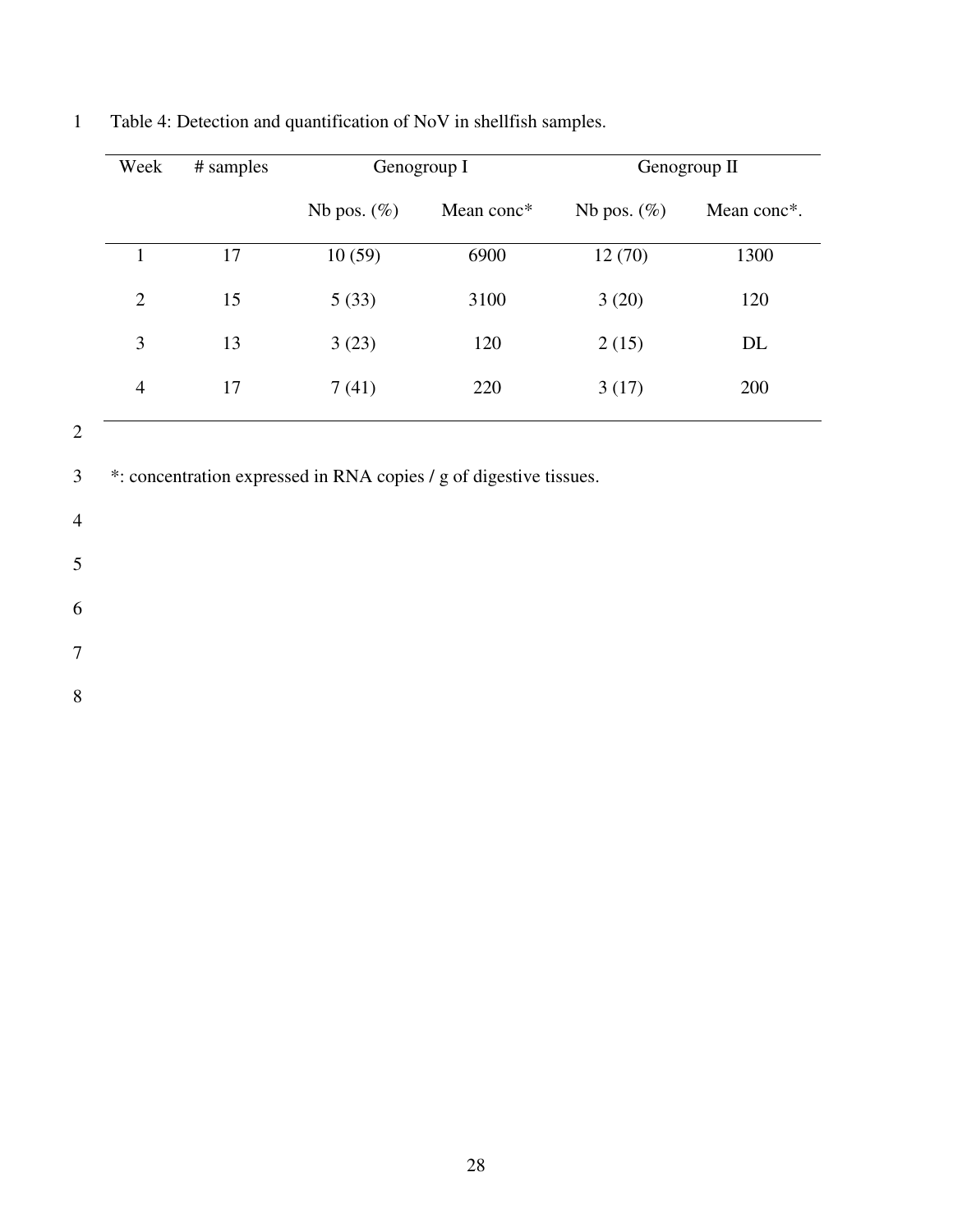Figure 1:

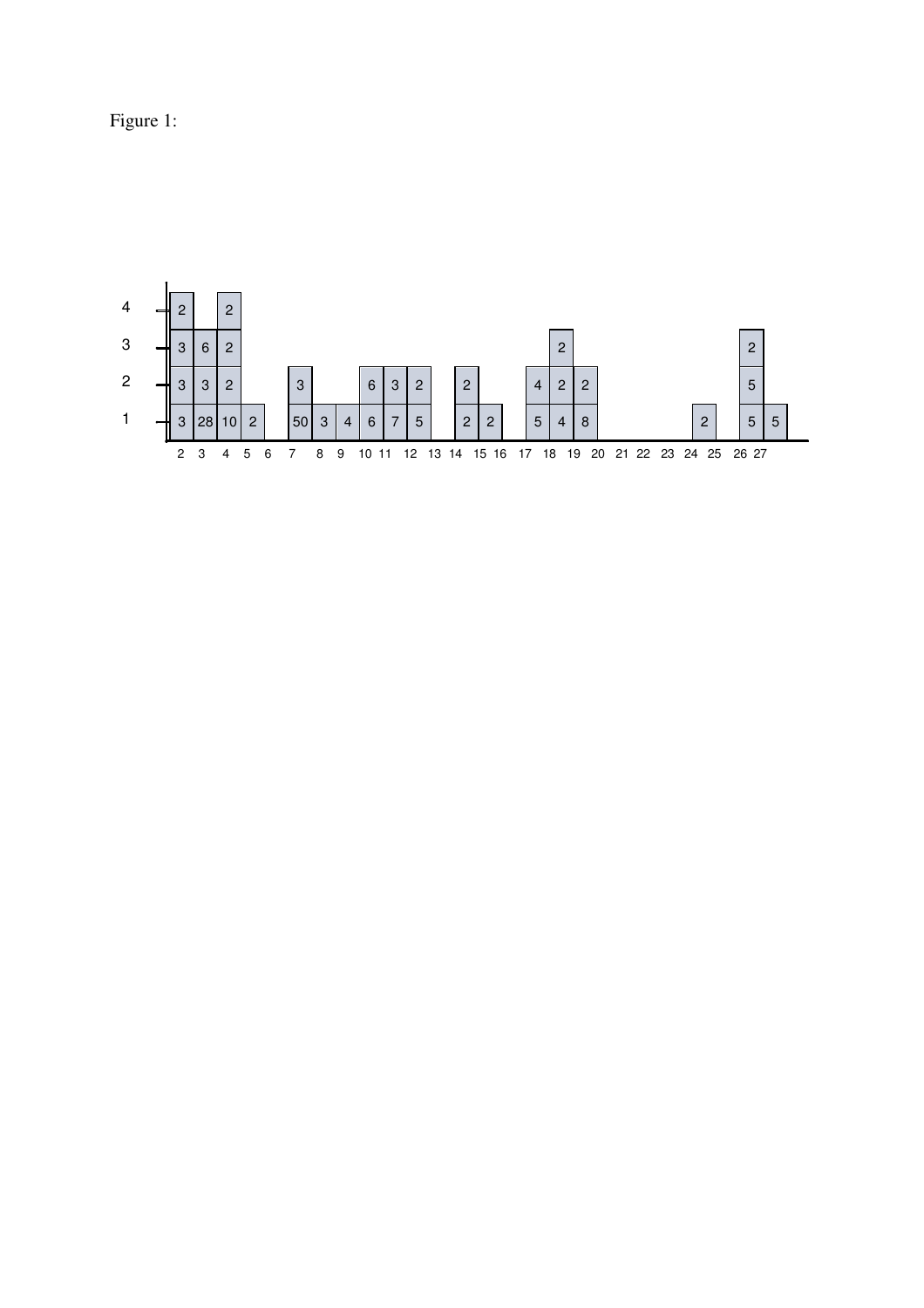Figure 2:

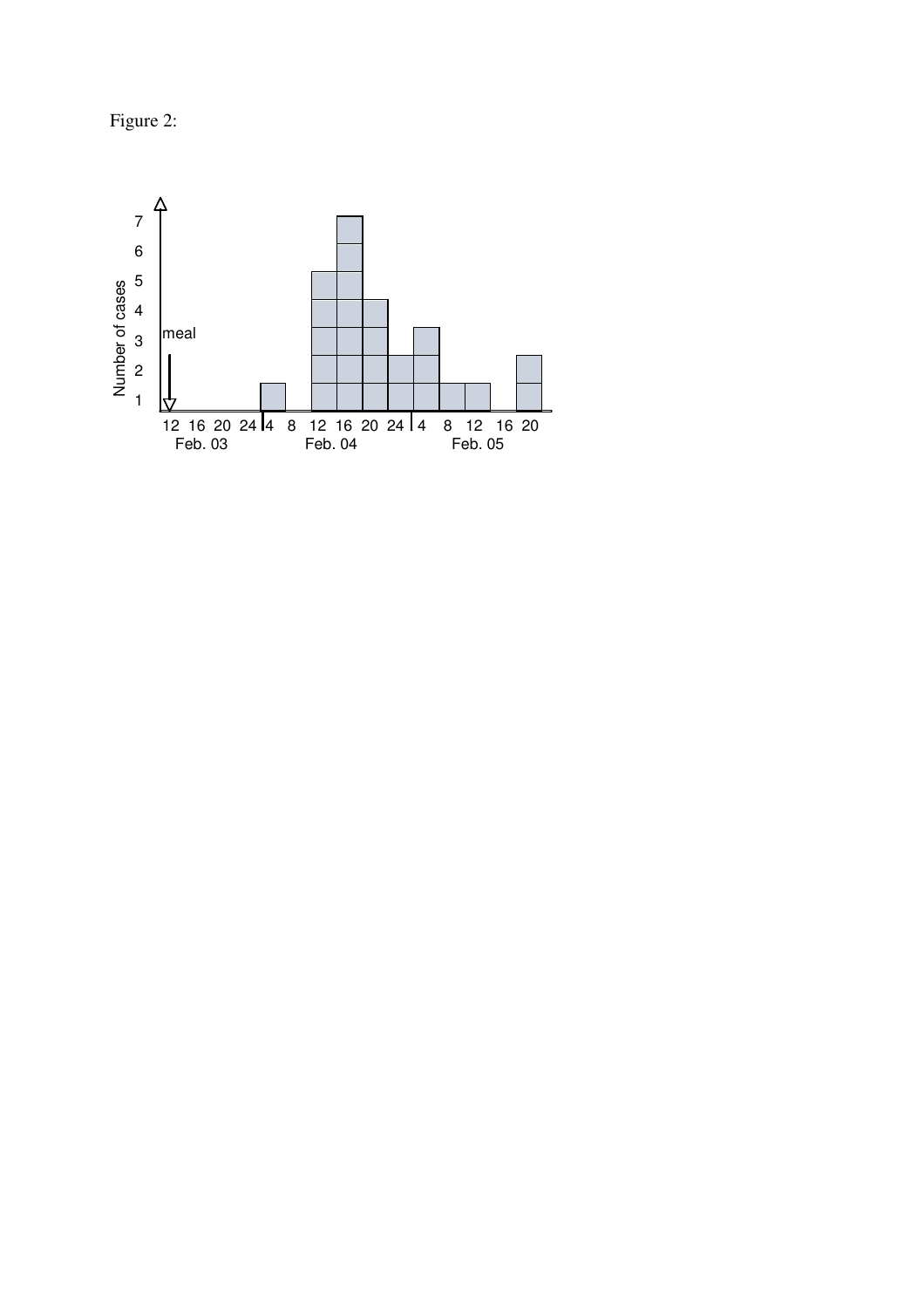Figure 3:



# Figure 4

|       | A846/88 cttcatcggcgcccatccccaccccactggactccttgtttcccaattcaaagctgcccc |
|-------|----------------------------------------------------------------------|
| E1197 |                                                                      |
| E1202 |                                                                      |
| E1203 |                                                                      |
| E1208 |                                                                      |
| E1207 |                                                                      |
| 115   |                                                                      |
| 131   |                                                                      |
| 152   |                                                                      |